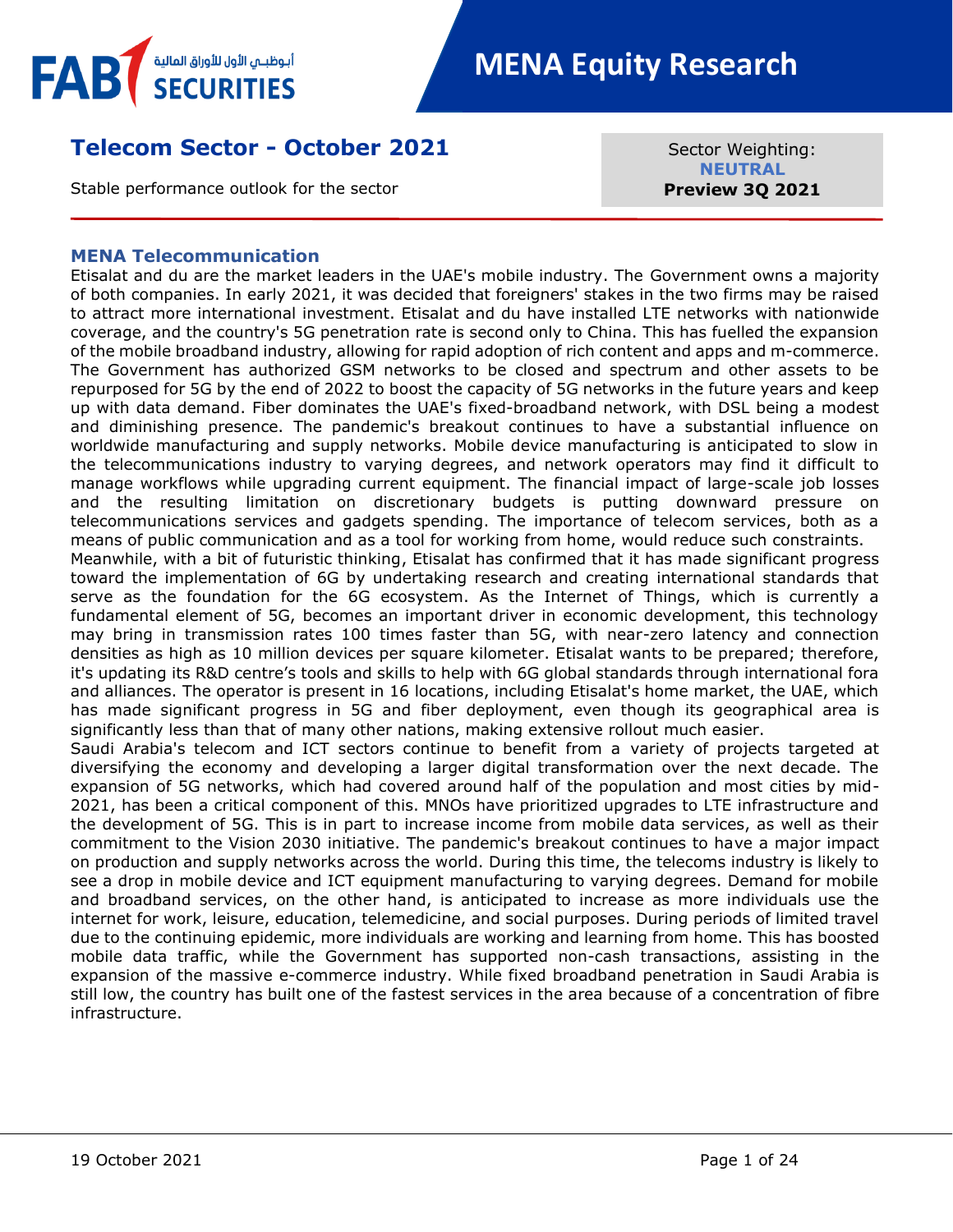**MENA Equity Research: Telecom sector - October 2021**

#### **Saudi Arabia's sovereign wealth fund will sell a portion of its interest in Saudi Telecom**

Saudi Arabia's sovereign wealth fund (SWF) may sell a portion of its 70% interest in Saudi Telecom Co. (STC). More than half of the firm would be owned by the PIF. Based on STC's current market valuation, it can generate up to \$12.9 billion. International and local institutional investors, as well as regular investors, will be targeted in the anticipated deal. By broadening the company's investor base and raising its free float and weight in important international indexes, the sale will benefit all of STC's investors' mid and long-term value.

#### **Egypt and Africa to collaborate on the development of telecommunication infrastructure**

Establishing the communications infrastructure and delivering Internet services at competitive costs, as well as developing the legal and regulatory framework, are some of the aspects that can help the African continent realize its objective. Egypt's participation in the development of communications infrastructure with African countries. This includes launching a project via Telecom Egypt, which delivers high-quality, high-speed Internet services to African countries, as well as several other Egyptian programs throughout Africa to help them achieve Internet and digital inclusion. With a growth rate of 16%, the communications and information technology industry is the country's fastest-growing sector, while a huge project is underway to deliver high-speed internet to one million people as part of the "Decent Life" initiative's first phase.

#### **For Aswaaq, du will deploy an SD-WAN solution**

أبوظبـي الأول للأوراق المالية <sup>/</sup><br>SECURITIES

Aswaaq LLC, a known local brand that provides high-quality retail sector services, has announced a new cooperation with du to install a cutting-edge SD-WAN solution in their major locations. The cooperation between the two companies was finalized at GITEX Technology Week 2021 and will see du take over as the front-end service provider for a managed SD-WAN solution. The firm will benefit from centralized administration, software-defined branch management, and rapid and easy implementation. Reduced operational expenses, greater bandwidth availability, application-based prioritization, and secure connectivity would all benefit customers.

#### **Saudi Telecom's credit rating has been upgraded by Moody's**

Despite the challenges, Moody's Investor Service has raised Saudi Telecom Company's (STC) baseline credit assessment from a2 to a1, highlighting the company's excellent financial indicators. The rating agency also confirmed the state-controlled company's long-term issuer rating, which is Saudi Arabia's largest telecom operator. STC has developed a robust financial position over the years and is wellpositioned to take advantage of development possibilities in the kingdom's telecom and information and communications technology (ICT) markets. As of June 2021, the firm has 7.7 billion riyals (\$2.2 billion) in unrestricted cash and cash equivalents. It also holds 2.9 billion riyals in short-term Murabaha and 3.9 billion riyals in investments in a Sukuk issued by Saudi Arabia's Government, which it can liquidate.

| <b>PILITA LEIECUITS FALITY SUITTING V</b> |                 |                   |             |               |             |
|-------------------------------------------|-----------------|-------------------|-------------|---------------|-------------|
|                                           | <b>ETISALAT</b> | DU                | <b>STC</b>  | <b>MOBILY</b> | <b>ETEL</b> |
| Rating                                    | <b>REDUCE</b>   | <b>ACCUMULATE</b> | <b>HOLD</b> | <b>HOLD</b>   | <b>BUY</b>  |
| Local currency                            | <b>AED</b>      | AED               | <b>SAR</b>  | <b>SAR</b>    | <b>EGP</b>  |
| Target price                              | 23.00           | 7.50              | 120.00      | 29.85         | 18.70       |
| <b>CMP</b>                                | 25.12           | 6.56              | 117.6       | 30.25         | 13.6        |
| Potential change (%)                      | $-8.4%$         | 14.3%             | 2.0%        | $-1.3%$       | 37.5%       |
|                                           |                 |                   |             |               |             |

### **MENA telecoms rating summary**

FABS Estimates & Co data

**FAB**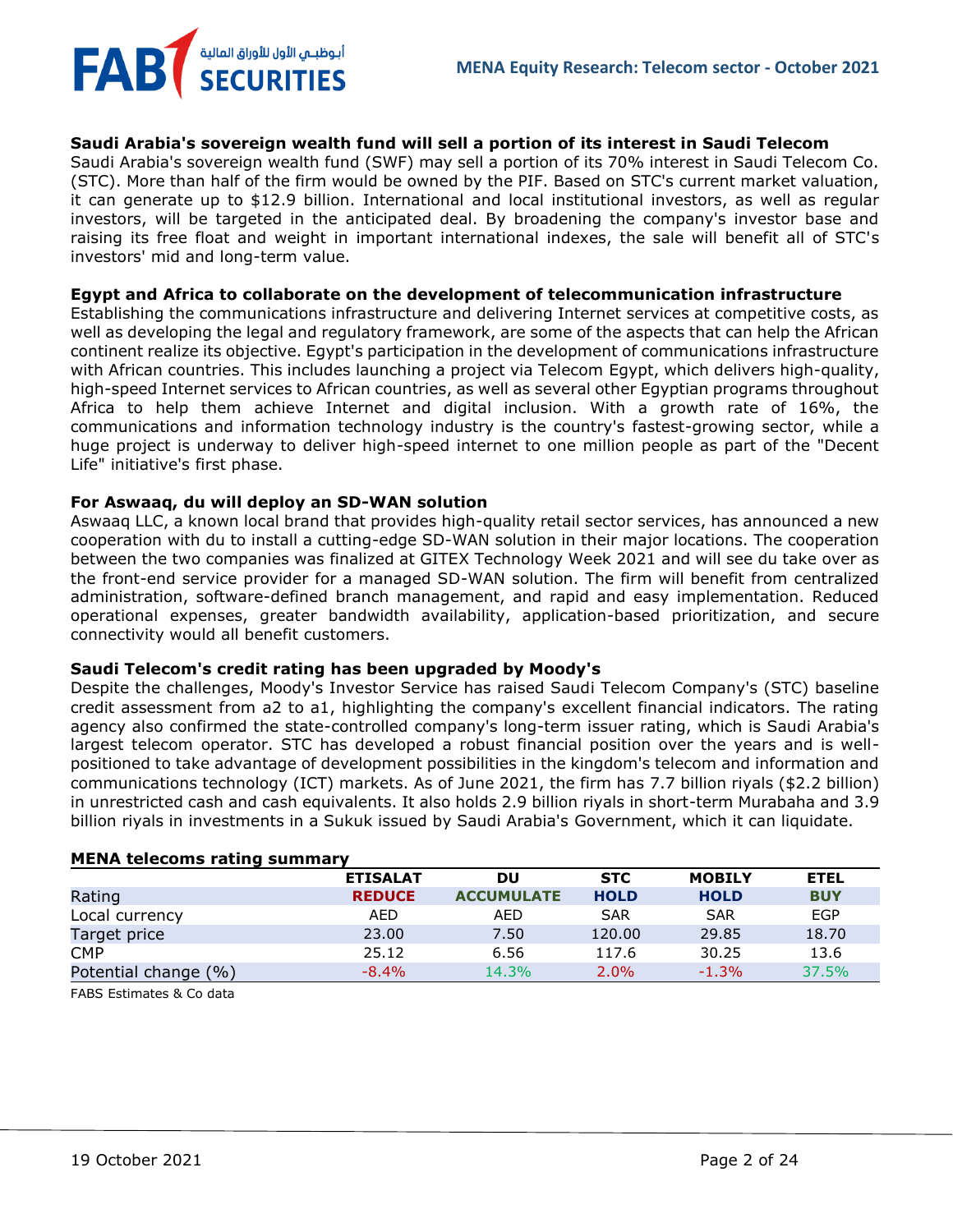

# **Contents**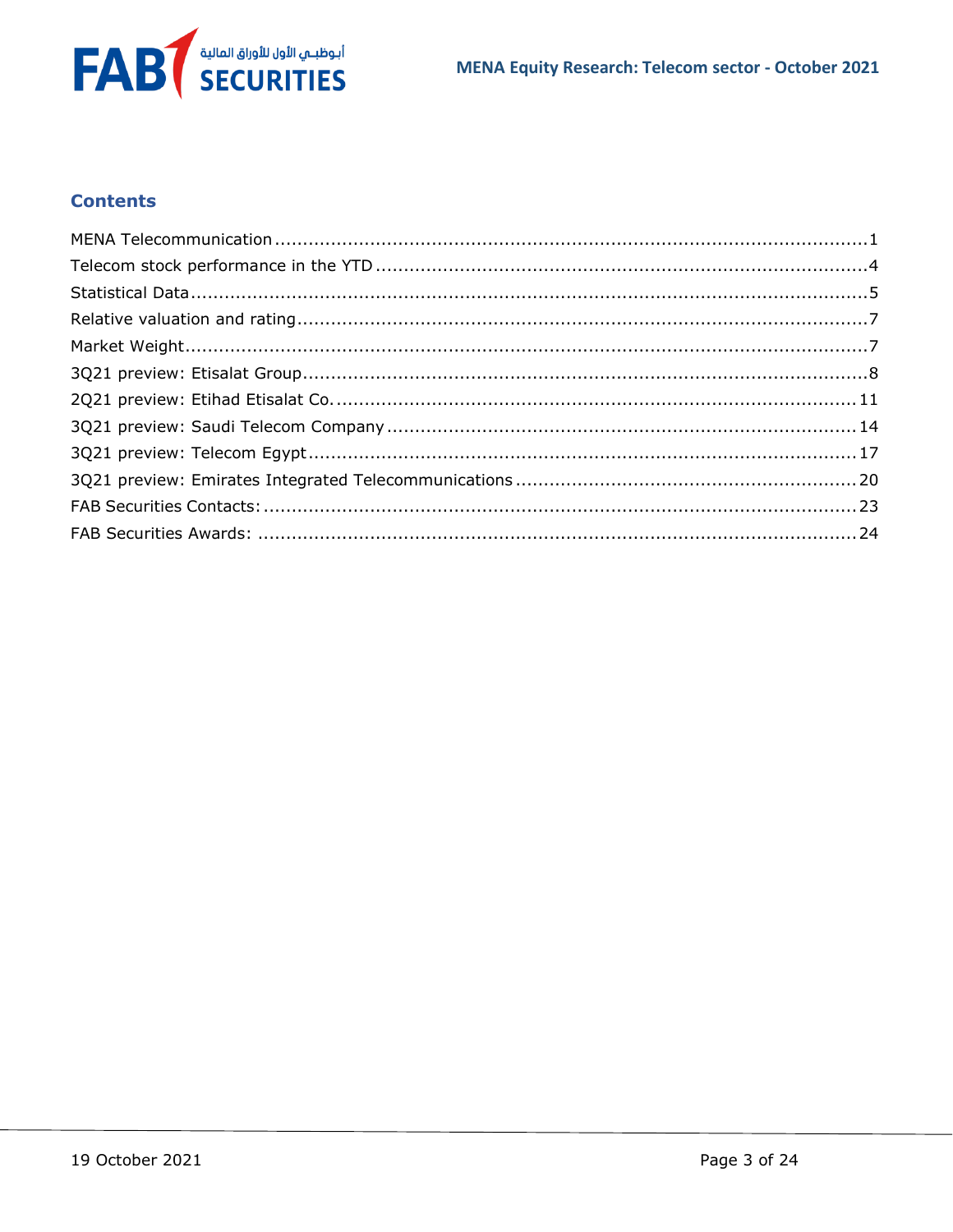

# <span id="page-3-0"></span>**Telecom stock performance in the YTD**

Etisalat stood at the top rank with 51.5%, while EEC came in last with an increase by 5.6%. Etisalat emerged as the top performer (#1) among the telecom stocks under our coverage as of 18 October 2021 by rising by 51.5%. Following Etisalat is DU at  $#2$  (14.1%) and ETEL at  $#3$  (14%).



*Source: Bloomberg*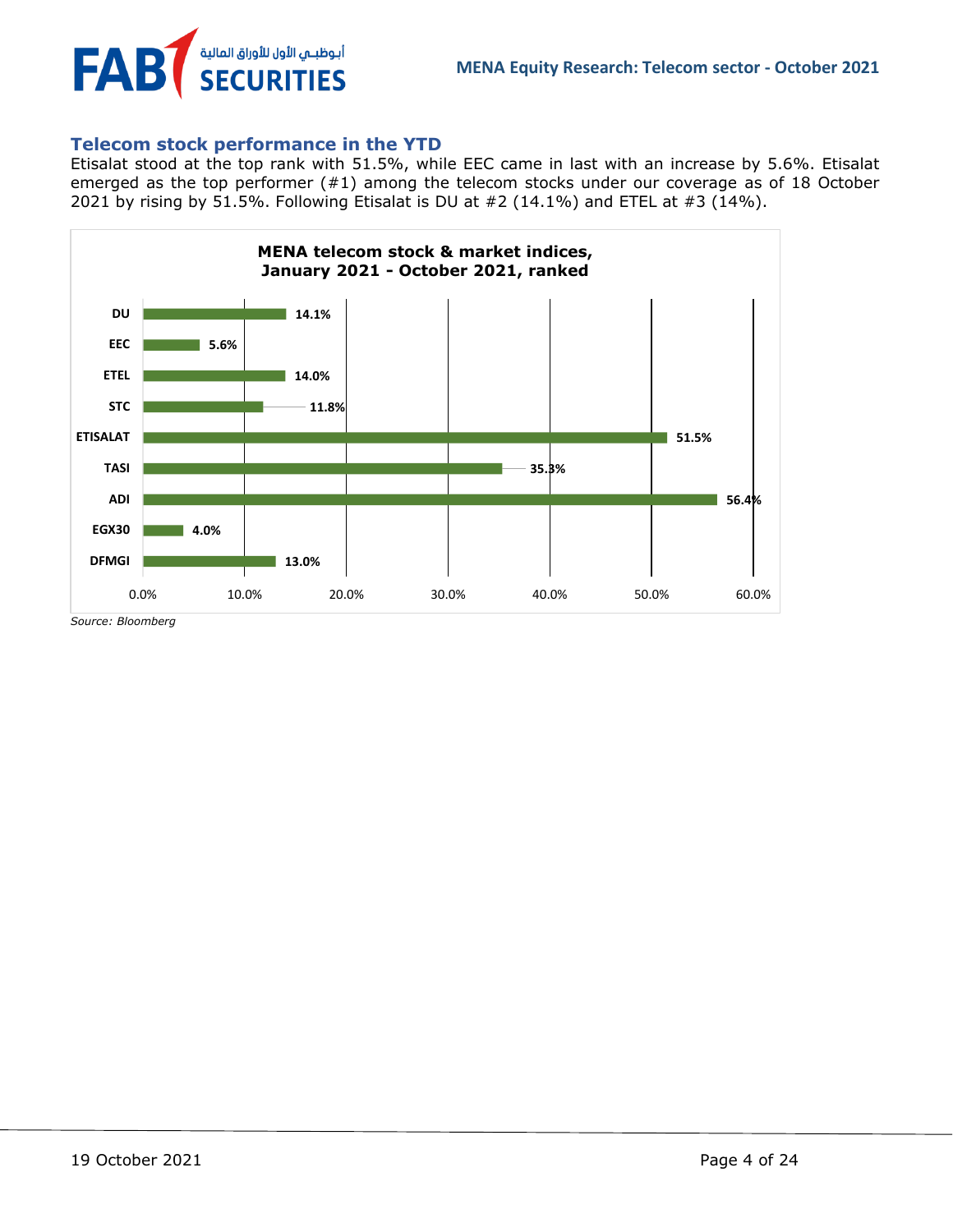

# <span id="page-4-0"></span>**Statistical Data**

أبوظبـي الأول للأوراق المالية<br>SECURITIES

FAB

The Number of fixed lines decreased by 0.94% to 2,115,353 in March 2021 from 2,135,473 in March 2020. Post-paid plan increased by 1.11% to 3,735,880 in March 2021 from 3,694,952 in March 2020. Pre-paid has decreased by 7.61% in March 2021 reaching 13,339,308 from 14,438,735 in March 2020.



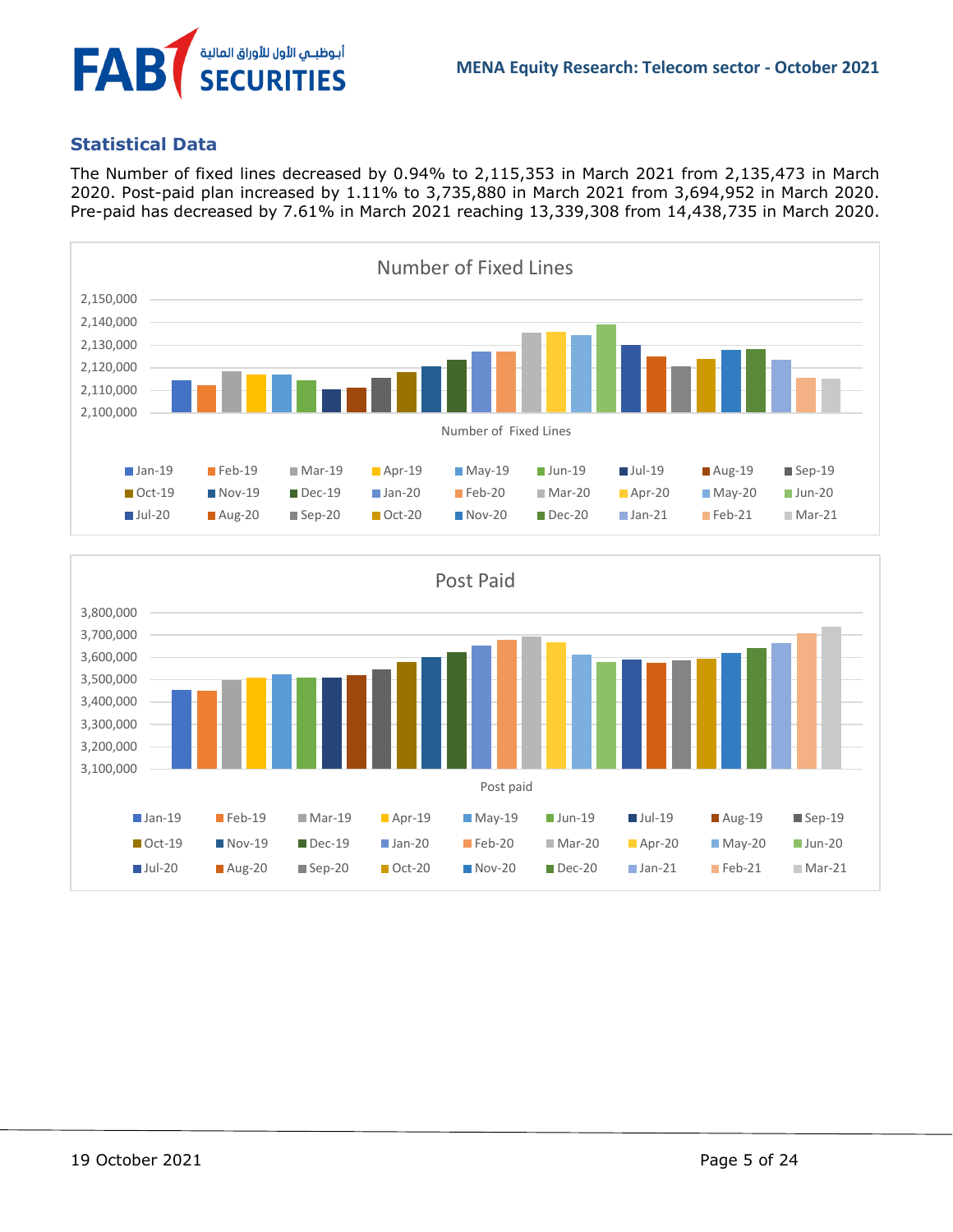



*Source: TRA*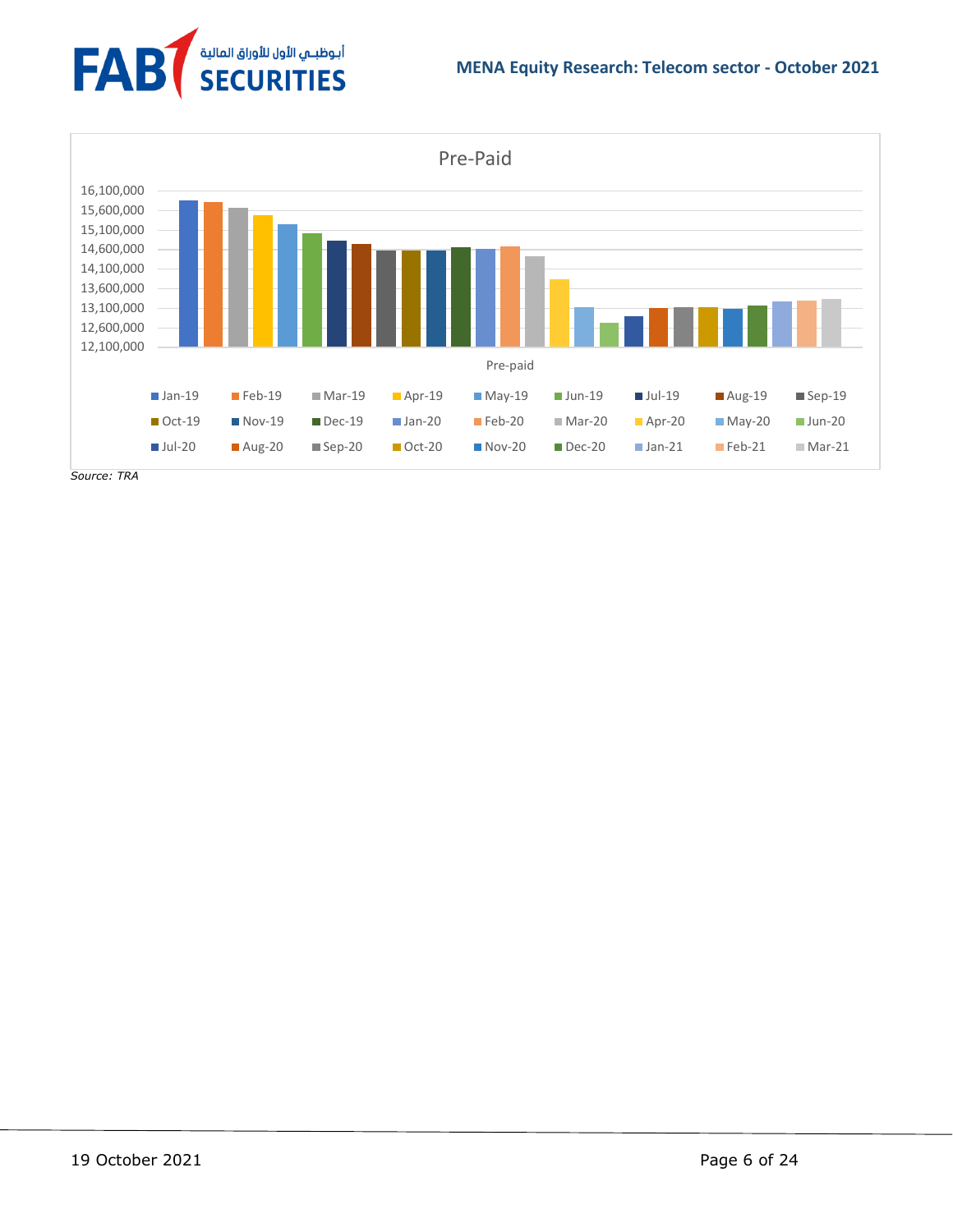

### <span id="page-6-0"></span>**Relative valuation and rating**

Among the telecom stocks we cover, the PE falls between 23.58x (ETISALAT) and 3.99x (ETEL). The EV/EBITDA ranges from 9.68x (STC) and 3.49x (ETEL). ETEL's expected 2021 dividend yield is the highest at 5.5%, while we estimate Mobily to pay no dividend in 2021. ETEL has the lowest PB multiple of 0.58x. EEC and ETEL net debt/EBITDA stood at 2.36x and 1.67x.

#### **Relative Valuation**

|                          | <b>ETISALAT</b> | <b>DU</b> | <b>STC</b> | <b>EEC</b> | <b>ETEL</b> |
|--------------------------|-----------------|-----------|------------|------------|-------------|
| CMP (LCY)                | 25.12           | 6.56      | 117.6      | 30.25      | 13.6        |
| Number of shares (mm)    | 8697            | 4533      | 1997       | 770        | 1707        |
| Market cap (LCY mm)      | 218462          | 29736     | 235200     | 23293      | 23216       |
| Market cap (US\$ mm)     | 59478           | 8096      | 62705      | 6210       | 1478        |
| Gross debt (LCY mm)      | 29486           | 2309      | 14563      | 14089      | 20287       |
| Cash (LCY mm)            | 32420           | 2261      | 19619      | 1229       | 2003        |
| Net debt/-cash (LCY mm)  | $-2934$         | 48        | $-5056$    | 12859      | 18284       |
| Non-controlling interest | 11516           | 0         | 1321       | 0          | 16          |
| EV                       | 232309          | 31148     | 236565     | 36105      | 44719       |
| EBITDA (2020)            | 20552           | 2995      | 21490      | 5336       | 11063       |
| BVPS (2020)              | 5.42            | 1.85      | 32.01      | 18.89      | 23.43       |
| EPS (2020)               | 1.04            | 0.32      | 5.50       | 1.02       | 2.35        |
| DPS (2020)               | 0.80            | 0.28      | 4.00       | 0.50       | 0.50        |
| EV/EBITDA (x)            | 7.46            | 8.68      | 9.68       | 6.51       | 3.49        |
| P/BV(x)                  | 4.63            | 3.55      | 3.67       | 1.60       | 0.58        |
| PER $(x)$                | 23.58           | 21.82     | 21.12      | 24.81      | 3.99        |
| Dividend yield           | 3.2%            | 3.8%      | 3.4%       | 0.0%       | 5.5%        |
| Payout ratio             | 115.6%          | 88.0%     | 90.9%      | 49.2%      | 21.2%       |
| Net debt/EBITDA (x)      | 0.13            | 0.47      | 0.01       | 2.36       | 1.67        |

<span id="page-6-1"></span>*Source: FABS from Bloomberg*

#### **Market Weight**

With 1x BUY, 1x ACCUMULATE, 2x HOLDs, and 1x REDUCE we remain NEUTRAL on MENA telecoms.

#### **MENA telecoms rating summary**

|                      | <b>ETISALAT</b> | DU                | <b>STC</b>  | <b>MOBILY</b> | <b>ETEL</b> |
|----------------------|-----------------|-------------------|-------------|---------------|-------------|
| Rating               | <b>REDUCE</b>   | <b>ACCUMULATE</b> | <b>HOLD</b> | <b>HOLD</b>   | <b>BUY</b>  |
| Local currency       | AED             | <b>AED</b>        | <b>SAR</b>  | <b>SAR</b>    | <b>EGP</b>  |
| Target price         | 23.00           | 7.50              | 120.00      | 29.85         | 18.70       |
| <b>CMP</b>           | 25.12           | 6.56              | 117.6       | 30.25         | 13.6        |
| Potential change (%) | $-8.4\%$        | 14.3%             | $2.0\%$     | $-1.3%$       | 37.5%       |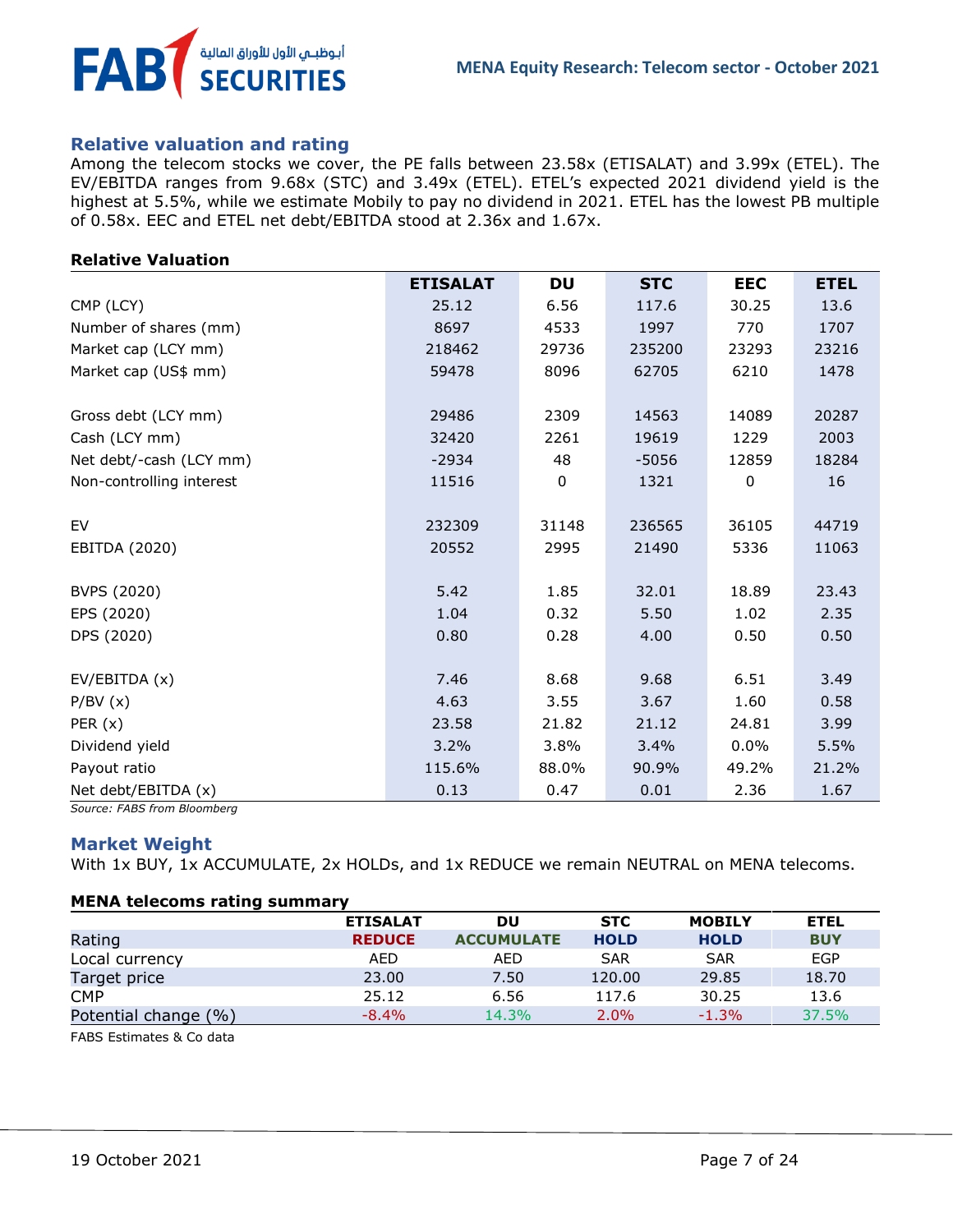



# <span id="page-7-0"></span>**3Q21 preview: Etisalat Group**

Growth in Revenue and a decline in Impairment supports

CMP(AED):25.12 Potential upside (%): -8.4% 12-m target price:

**AED 23.00**

Stock rating: **REDUCE**

#### **3Q21 Estimate**

Etisalat is expected to increase its Net Profit by 9.2% YOY to AED2,634 Mn in 3Q21, up from AED2,412 in 3Q20. The Revenue is expected to increase by 6.4% YOY to AED13,877 Mn in 3Q21, up from AED13,039 Mn in 3Q20. The Operating Expenses are likely to increase by 7% YOY to AED6,661 Mn in 3Q21, up from AED6,226 Mn in 3Q20. The Impairment charges are likely to decline by 4% YOY to AED256 Mn in 3Q21, down from AED267 Mn in 3Q20. The EBITDA level is expected to increase by 6.3% YOY to AED6,959 Mn in 3Q21, up from AED6,546 Mn in 3Q20. The Federal Royalty is expected to increase by 3.5% YOY to AED1,526 Mn in 3Q21, up from AED1,475 Mn in 3Q20. The Depreciation charges are expected to increase by 27.2% YOY to AED1,943 Mn in 3Q21, up from AED1,527 Mn in 3Q20. The Share of associates and Joint Ventures is likely to increase by 22.3% YOY to AED71 Mn in 3Q21, up from AED57.7 Mn in 3Q20. The Operating Profit is expected to decline by 1.1% YOY to AED3,561 Mn in 3Q21, down from AED3,601 Mn in 3Q20. The Finance Income is expected to increase by 19.4% YOY to AED295 Mn in 3Q21, up from AED247 Mn in 3Q20. The Finance Cost is likely to decline strongly by 57.2% YOY to AED210 Mn in 3Q21, down from AED491 Mn in 3Q20. The Tax charges are expected to increase by 38% YOY to AED565 Mn in 3Q21, up from AED409 Mn in 3Q20. The NCI is expected to decline by 16.6% YOY to AED447 Mn in 3Q21, down from AED536 Mn in 3Q20. As a result, the Net Profit is expected to decline by 9.2% YOY to AED2,634 Mn in 3Q21, up from AED2,412 Mn in 3Q20.

#### **2021 Forecast**

Etisalat is expected to report a 12.4% YOY increase in Net Profit to AED10,145 Mn in 2021, up from AED9,027 Mn in 2020. The Revenue is expected to increase by 6.1% YOY to AED54,882 Mn in 2021, up from AED51,708 Mn in 2020. The Operating Expenses are expected to increase by 10.2% YOY to AED26,373 Mn in 2021, up from AED23,940 Mn in 2020. The Impairment charges are expected to decline by 34.6% YOY to AED952 Mn in 2021, down from AED1,456 Mn in 2020. The EBITDA is expected to increase by 4.7% YOY to AED27,557 Mn in 2021, up from AED26,312 Mn in 2020. The Federal Royalty is likely to increase by 6% YOY to AED5,932 Mn in 2021, up from AED5,594 Mn in 2020. The Depreciation charges are likely to increase by 0.9% YOY to AED7,969 Mn in 2021. The Operating Profit is expected to increase by 7% YOY to AED13,930 Mn in 2021, up from AED13,015 Mn in 2020. The Finance Income is expected to decline by 2.3% YOY to AED1,087 Mn in 2021, down from AED1,112 Mn in 2020. The Finance Cost is expected to decrease by 57.4% YOY to AED1,005 Mn in 2021, down from AED2,361 Mn in 2020. The Tax charges are expected to increase by 41.7% YOY to AED2,055 Mn in 2021, up from AED1,451 Mn in 2020. The NCI is expected to increase by 40.5% YOY to AED1,812 Mn in 2021, up from AED1,289 Mn in 2020. As a result, the Net Profit is expected to increase by 12.4% YOY to AED10,145 Mn in 2021, up from AED9,027 Mn in 2020.

#### **2Q21 outturn**

The Total Revenue increased by 5.8% YOY to AED13.21 Bn in 2Q21 as compared to AED12.49 Bn in 2Q20. The Operating Expenses increased as well by 6.1% YOY to AED6.37 bn in 2Q21 from AED6 Bn in 2Q20. The Impairment charges reduced significantly by 25.1% YOY to AED247 Mn in 2Q21 as compared to AED329 Mn in 2Q20. These changes have increased the EBITDA by 7.1% YOY to AED6.59 Bn in 2Q21 from AED6.15 Bn in 2Q20. The Operating Profit slightly increased by 0.6% YOY to AED3.269 Bn, despite the increase in Depreciation and Amortization Expenses by 36.7% from AED1.44 Bn in 2Q20 to AED1.97 Bn in 2Q21. The Profit before tax increased by 21% YOY to AED3.35 Bn in 2Q21 from AED2.76 Bn in 2Q20 despite the decrease in Finance Income by 19.9% to AED284Mn in 2Q21 from AED355 Mn in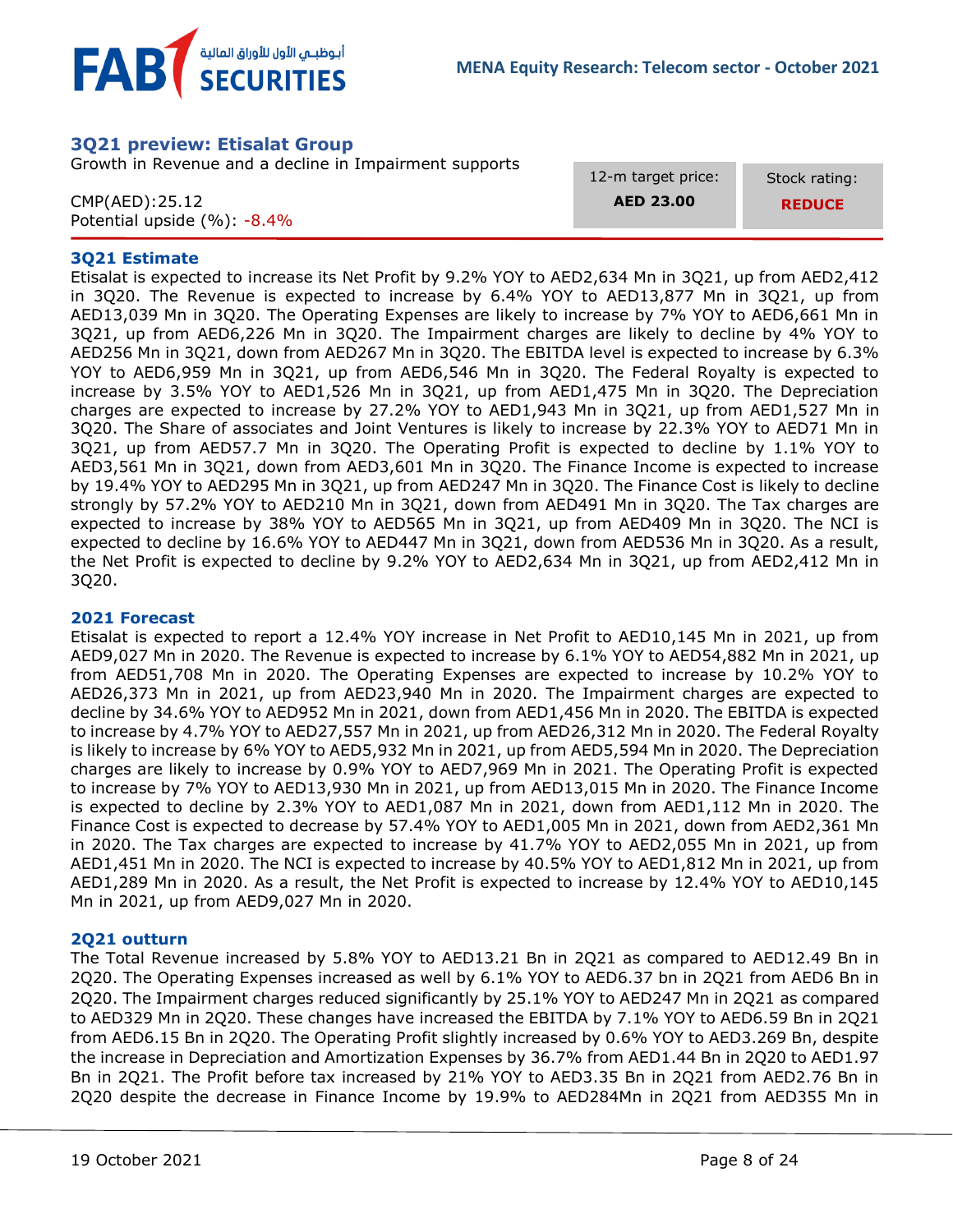FAB أبوظبـي الأول للأوراق المالية<br>SECURITIES

2Q20, which was mitigated by a substantial decrease in Income Cost by 75.8% reaching AED202 Mn in 2Q21 from AED835 Mn in 2Q20. On the other hand, the Tax Expense increased drastically YOY to AED530 Mn in 2Q21 from AED239 Mn in 2Q20. Net Profit for the second quarter is AED2.395 Bn compared to AED2.388 Bn in 2Q20, an increase by 0.3% YOY. Total Assets increased by 2.7% YOY to AED125 Bn in 2Q21 from AED122 Bn in 2Q20. Total Equity increased by 5.44% YOY to AED58.35 Bn in 2Q21 from AED55.34 Bn in 2Q20. Total Liabilities increased by 0.49% from AED66.55 Bn in 2Q20 to AED66.87 Bn in 2Q21.

#### **Target price and recommendation**

We revise our rating to REDUCE with a target price of AED23.00. Etisalat Group is one of the leading telecommunication companies in the MENA region with operations in different countries and a strategic expansion through subsidiaries. Etisalat raised its holding of Etisalat Investment North Africa to 100% by acquiring the 8.7% share in EINA held by the Abu Dhabi Fund for Development. Etisalat Group now owns 53% of Maroc Telecom Group, up from 48.4% before the purchase. Prior to the transaction's conclusion, the purchase cost of roughly \$505 million is susceptible to vary based on current market conditions such as foreign exchange rates. Because of the smaller minority interest in the group's consolidated performance, Etisalat Group's consolidated net earnings will improve, and future dividends from Maroc Telecom Group may grow. The Abu Dhabi-based firm serves more than 156 million consumers in 16 countries spanning the Middle East, Asia, and Africa, meanwhile, Maroc Telecom has a presence in 11 West African nations. As at end of 2Q21, the Group has witnessed subscriber growth in mobile post-paid and eLife segments. In 2Q21 the group has reported Revenues for AED 13.2 Bn from AED 12.49 Bn, an increase by 5.8% YOY, this increase is attributable to both domestic and international operations. UAE constitutes 56% of Total Revenues in 2Q21 followed by Maroc Telecom (MT) constituting 26% of the total. Higher Revenue and more cost efficiency drove EBITDA higher by 7.1% YOY to reach AED 6.6 Bn in 2Q21 from AED 6.15 Bn in 2Q20 with increase in EBITDA margin by 279 bps to 49.9% in 2Q21. The highest growth in Revenues was reported in Egypt by 27% YOY attributable to strong growth in mobile data and wholesale, followed by an increase by 16% of Revenues in Pakistan and 8% increase in Revenues reported by MT due to favourable exchange rate changes along the growth in international subsidiaries. Net Profit also increased by 0.3% in 2Q21 to AED 2.395 Bn from AED 2.388 Bn in 2Q20, mainly due to the increase in Revenues, better contribution from associates, lower Net Financing Costs and lower Impairment charges, while maintaining a Net Profit Margin of 18.1% with a marginal decrease of 1% YOY. On the other hand, Capital Expenditures (CAPEX) increased in 2Q21 by 6% as compared to 2Q20 reaching AED 1.6 Bn supporting the growth in traffic and network coverage mainly due to international operations while the UAE maintained a lower capital spending and was focused on network maintenance and capacity extension. It is worth noting that the CAPEX-to-Revenue ratio remained stable at 12% as compared to 2Q20. The Group has expanded its customer base by 7% and has maintained Revenue growth despite all the challenges throughout the year. Etisalat Group managed to maintain a strong balance sheet with low leverage despite the decrease in Total Assets from AED 133 Bn as at end of 2020 to AED 125 Bn in 2Q21 and a decrease in Total Debt from AED 26.7 Bn in December 2020 to AED 24.47 Bn in 2Q21 and a decrease as well in Total Equity from AED 60.55 Bn as at end of 2020 to AED 58.35 Bn in 2Q21. The proposed cash DPS with respect to 2Q21 performance is AED 0.4 with a total of AED 3.48 Bn to be paid. The group has a rating of AA-, stable by S&P Global and Aa3 stable by Moody's. We assign a REDUCE rating to Etisalat.

| <b>Etisalat - Relative valuation</b> |       |         |       |         |       |
|--------------------------------------|-------|---------|-------|---------|-------|
| (at CMP)                             | 2017  | 2018    | 2019  | 2020    | 2021E |
| P/E(x)                               | 22.02 | 21.58   | 21.36 | 20.54   | 18.41 |
| P/B(x)                               | 4.18  | 4.13    | 3.99  | 3.79    | 3.18  |
| Dividend yield                       | 3.7%  | $3.7\%$ | 3.7%  | $3.7\%$ | 3.7%  |

*FABS estimate and Co Data*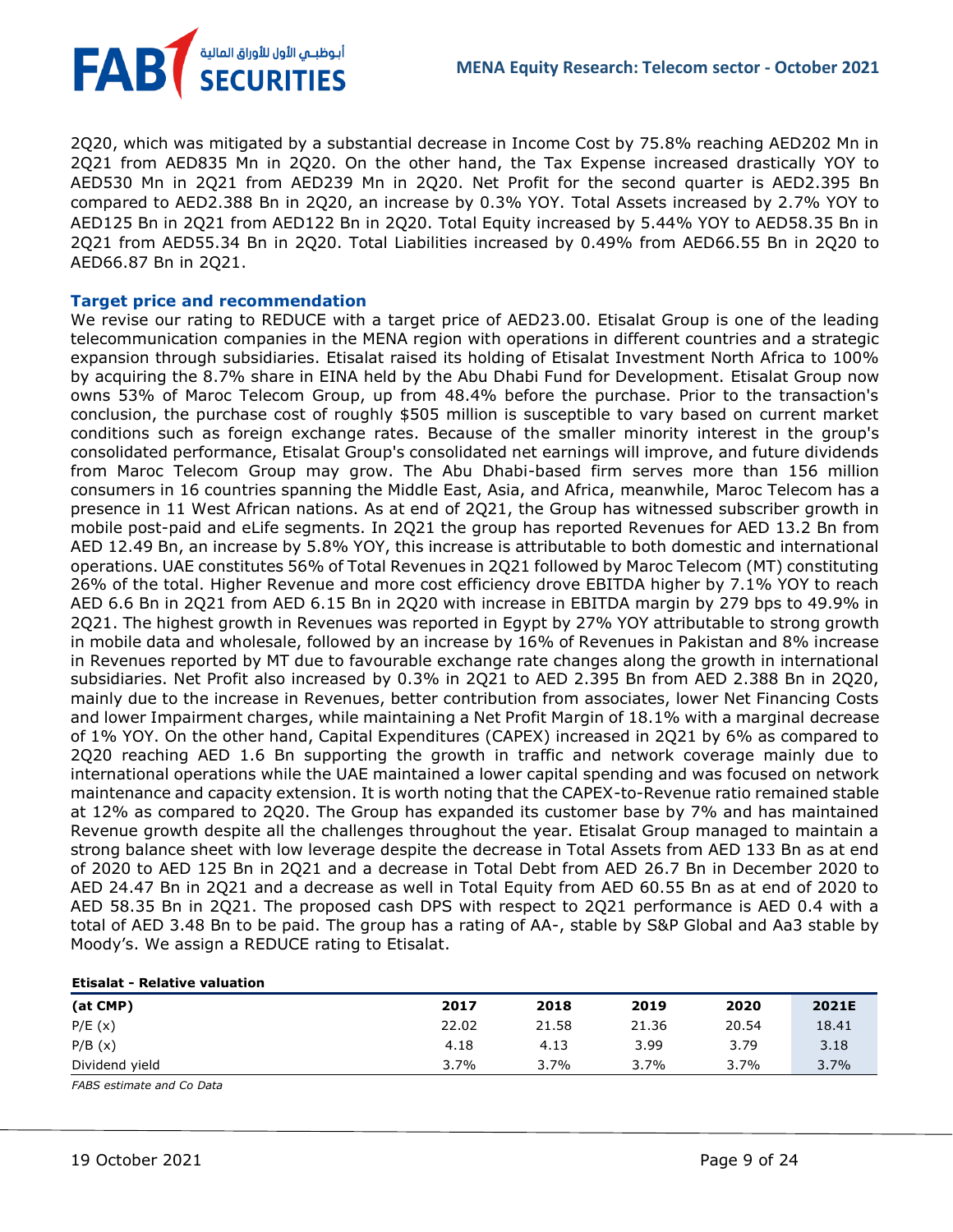# FAB<sup>T</sup> SECURITIES

#### **Etisalat – P&L**

| (AED mm)                   | 3Q20     | <b>2Q21</b> | 3Q21F    | YOY ch   | QOQ ch   | 2020     | 2021F     | Change   |
|----------------------------|----------|-------------|----------|----------|----------|----------|-----------|----------|
| Revenue                    | 13,039   | 13,216      | 13,877   | 6.4%     | $5.0\%$  | 51,708   | 54,882    | 6.1%     |
| Operating expenses         | $-6,226$ | $-6,377$    | $-6,661$ | 7.0%     | 4.5%     | -23,940  | $-26,373$ | 10.2%    |
| Impairment                 | -267     | -247        | $-256$   | $-4.0%$  | 4.0%     | -1,456   | $-952$    | -34.6%   |
| <b>EBITDA</b>              | 6,546    | 6,592       | 6,959    | 6.3%     | 5.6%     | 26,312   | 27,557    | 4.7%     |
| Federal royalty            | $-1,475$ | $-1,416$    | $-1,526$ | 3.5%     | 7.8%     | $-5,594$ | $-5,932$  | 6.0%     |
| Depreciation, Amortization | $-1,527$ | -1,976      | $-1,943$ | 27.2%    | $-1.7\%$ | -7,900   | $-7,969$  | $0.9\%$  |
| Share of assoc. & JVs      | 57.7     | 68          | 71       | 22.3%    | $3.0\%$  | 197      | 273       | 38.3%    |
| <b>Operating profit</b>    | 3,601    | 3,269       | 3,561    | $-1.1%$  | 8.9%     | 13,015   | 13,930    | 7.0%     |
| Finance income             | 247      | 284         | 295      | 19.4%    | 4.0%     | 1,112    | 1,087     | $-2.3\%$ |
| Finance cost               | $-491$   | $-202$      | $-210$   | $-57.2%$ | 4.0%     | $-2,361$ | $-1,005$  | $-57.4%$ |
| <b>Profit before tax</b>   | 3,357    | 3,350       | 3,646    | 8.6%     | 8.8%     | 11,766   | 14,012    | 19.1%    |
| Tax                        | $-409$   | $-530$      | $-565$   | 38.0%    | 6.6%     | $-1,451$ | $-2,055$  | 41.7%    |
| <b>Profit after tax</b>    | 2,948    | 2,820       | 3,081    | 4.5%     | $9.2\%$  | 10,316   | 11,957    | 15.9%    |
| Non-controlling int.       | -536     | $-425$      | $-447$   | $-16.6%$ | 5.1%     | -1,289   | $-1,812$  | 40.5%    |
| Net profit                 | 2,412    | 2,395       | 2,634    | 9.2%     | 10.0%    | 9,027    | 10,145    | 12.4%    |
| FABS estimate & Co Data    |          |             |          |          |          |          |           |          |
| <b>Etisalat - Margins</b>  | 3Q20     | <b>2Q21</b> | 3Q21F    | YOY ch   | 000 ch   | 2020     | 2021F     | Change   |

Gross Margin 52.3% 51.7% 52.0% -25 25 53.7% 51.9% -175 Operating margin 50.2% 49.9% 50.2% -5 27 50.9% 50.2% -67

Net Profit margin 27.6% 24.7% 25.7% -196 93 25.2% 25.4% 21 *FABS estimate & Co Data*

| 19 October 2021 |  |
|-----------------|--|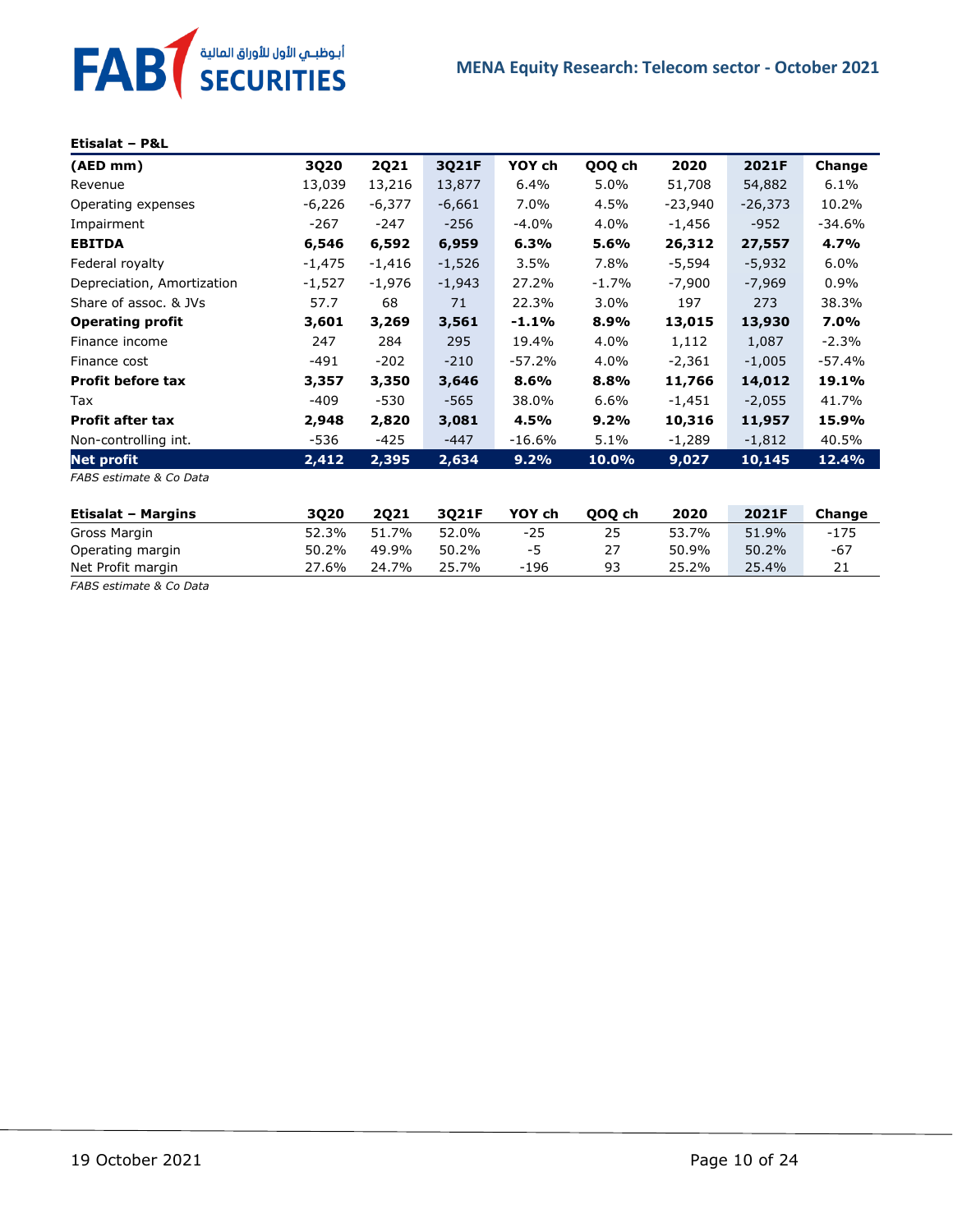

# <span id="page-10-0"></span>**2Q21 preview: Etihad Etisalat Co.**

Increase in Gross profit to support earnings

CMP (SAR): 30.25 Potential upside (%): -1.3% 12-m target price: **SAR29.85**

 Stock rating:  **HOLD**

### **3Q21 Estimate**

Etihad Etisalat (Mobily) is estimated to report an increase by 18.7% YOY in Net Profit to SAR263 in 3Q21 from SAR222 Mn in 3Q20, mainly due to an 8.1% YOY increase in Gross Profit to SAR2.22 Bn in 3Q21 from SAR2.05 Bn in 3Q20 and a significant increase by 37.2% YOY in Operating Profit to SAR509 Mn from SAR371 Mn in 3Q20. Sales are expected to rise by 15.1% YOY to SAR3.86 Bn in 3Q21 from SAR3.35 Bn in 3Q20, whereas Direct Costs are also expected to increase by 26% YOY to SAR1.64 Bn in 3Q21 up from SAR2.3 Bn in 3Q20. EBITDA is expected to increase by 10.9% YOY to SAR1.5 Bn in 3Q21 from SAR1.35 Bn in 3Q20, mainly due to an anticipated increase in Sales and improvement in Operational performance. We forecast a slight rise of Selling and Overhead Expenses by 2.7% YOY to SAR721 Mn in 3Q21 from SAR702 Mn in 3Q20. Financial Charges are expected to fall by 4.4% YOY to SAR128 Mn in 3Q21 from SAR134 Mn in 3Q20. Zakat Expenses are expected to tremendously increase YOY to SAR22 Mn in 3Q21 compared to SAR3 Mn in 3Q20.

#### **2021 Forecast**

Mobily's Net Profit is expected to increase by 30.4% YOY to SAR1,021 Mn in 2021 from a Net Profit of SAR783 Mn in 2020. This is mainly due to an expected increase in Gross Profit and Operating Profit. Sales are expected to increase by 8.2% YOY to SAR15.20 Bn in 2021 from SAR14.05 Bn in 2020. Moreover, Direct Costs are expected to rise by 9.5% YOY to SAR6.45 Bn in 2021 from SAR5.89 Bn in 2020. Subsequently, the Gross Profit is projected to increase by 7.4% YOY to SAR8.75 Bn in 2021 from SAR8.15 Bn in 2020 with a Gross Profit margin of 57.6% as of 2021 almost the same as 2020 with an insignificant decrease by 47 bps. The Operating Profit is expected to rise significantly by 40% YOY to SAR1.95 Bn in 2021 from SAR1.39 Bn in 2020, with an increase by 291 bps in OPM to 12.8% compared to 9.9% in 2020. EBITDA is forecasted to increase by 10.8% YOY to SAR5.93 Bn in 2021 up from SAR5.35 Bn in 2020. Selling and Overhead Expenses are estimated to insignificantly increase by 0.9% YOY to reach SAR2.82 Bn in 2021 up from SAR2.79 Bn in 2020. Impairment Loss on account will tremendously increase YOY to SAR346 Mn in 2021 compared to SAR15 Mn in 2020. Finally, Zakat Expenses are expected to rise by 86.6% to SAR80 Mn in 2021 compared to SAR43 in 2020.

#### **2Q21 Outturn**

Sales increased by 4.8% YOY to SAR3.72 Bn in 2Q21 from SAR3.55 Bn in 2Q20. Direct Costs increased by 5.6% YOY to SAR1.58 Bn in 2Q21 from SAR1.49 Bn in 2Q20. Resultantly, the Gross Profit increased by 4.1% YOY to SAR2.14 Bn in 2Q21 from SAR2.06 Bn in 2Q20. EBITDA increased by 6.8% YOY to SAR1.45 Bn in 2Q21 from SAR1.36 Bn in 2Q20, as a result of improved efficiency in managing its Selling and Overhead Expenses witnessing a decrease by 1.1% to SAR694 Mn in 2Q21 compared to SAR702 Mn in 2Q20. Financial charges decreased by 12.5% YOY to SAR121 Mn in 2Q21 from SAR139 Mn in 2Q20, reflecting the company's efforts to lower funding cost. Total Impairment loss increased significantly to SAR113 Mn in 2Q21 from SAR18 Mn in 2Q20. Zakat Expenses increased by 16.6% YOY to SAR20 Mn in 2Q21 from SAR17 Mn in 2Q20. Total Assets decreased by 2.06% YOY to SAR38.16 Bn in 2Q21 from SAR38.96 Bn in 2Q20. Total Liabilities declined by 5.31% YOY to SAR23.61 Bn in 2Q21 from SAR24.94 Bn in 2Q20. On the other hand, Total Equity increased by 3.72% YOY to SAR14.52 Bn in 2Q21 compared to SAR14 Bn in 2Q20.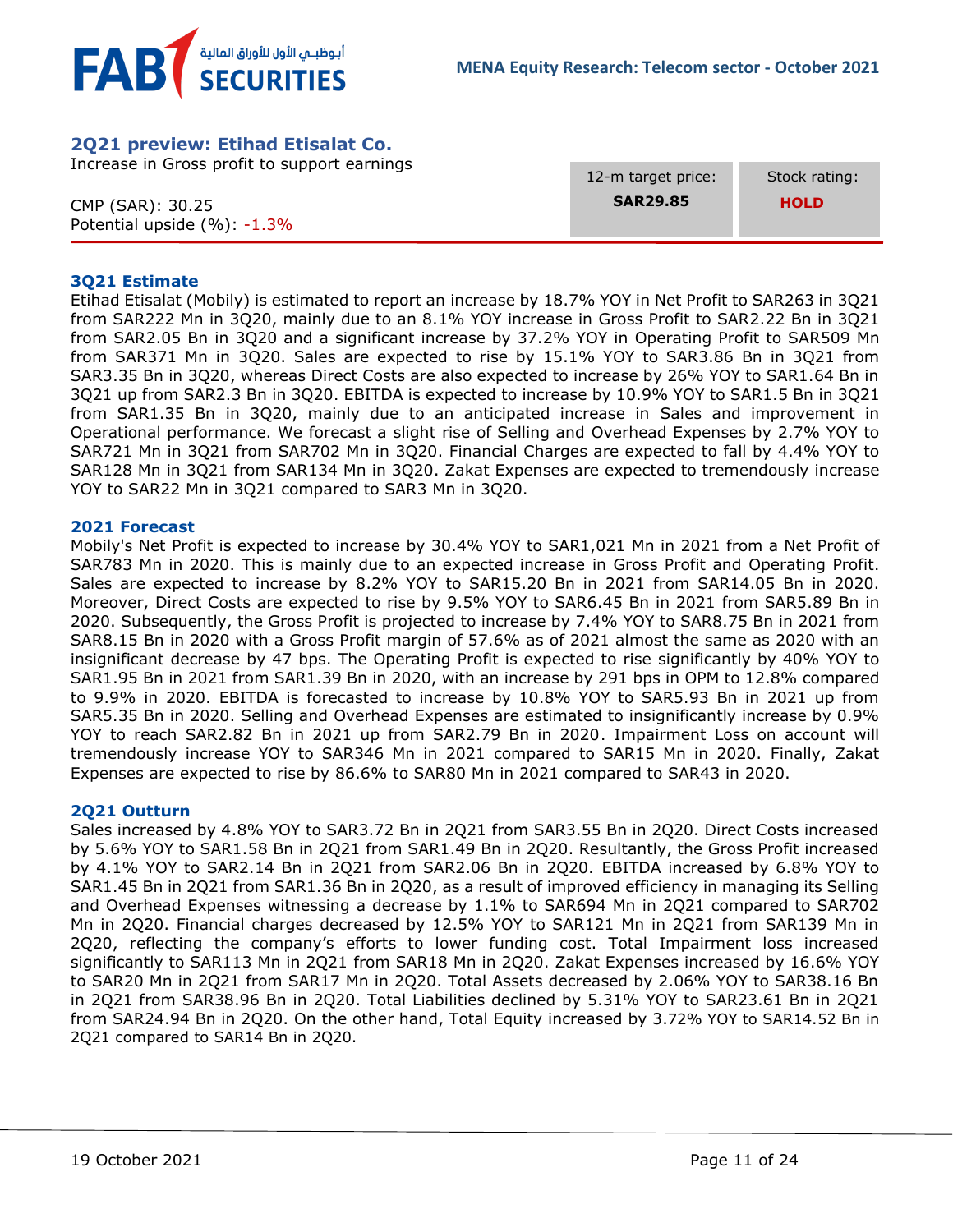**FAB** أبوظبـي الأول للأوراق المالية<br>SECURITIES

#### **Target price and recommendation**

We assign a HOLD rating on Mobily with a target price of SAR29.85. Mobily has ranked first in 2Q21 when it comes to the regulatory compliance index of the communications and information technology commission (CITC), and it continued to record the lowest number of complaints over the past 2 years. Nevertheless, the 3M SAIBOR fell even more by reaching 2Q21 to 0.79%. Furthermore, Mobily has achieved the highest Revenues in 5 years, reaching SAR3.73 Bn in 2Q21, an increase by 4.8% YOY. This increase in Revenues is driven by the growth in business units and FTTH active base. EBITDA increased as well by 0.7% YOY to SAR1.34 Bn, which is mainly due to the performance development and maintaining good EBITDA margin. 1H21 reported an increase in EBITDA by 3.4% compared to 1H20 reaching SAR2.7 Bn compared to SAR2.62 Bn same period last year. CAPEX has decreased significantly YOY by 53% reaching SAR270 Mn in 2Q21 compared to SAR575 Mn in 2Q20 and CAPEX/Revenues decreased in 2Q21 to 7.2% from 16.2% in 2Q20. Worth noting that 1H21 Capex has decreased substantially by 58.2% as compared to 1H20. This huge fall in CAPEX is due to the aggressive CAPEX investments to implement the 5G services in the previous year. The company has strong operational cash flow generation, which is boosted by better EBITDA margins as well to reach an operational cash flow of SAR1 Bn in 2Q21 up from SAR760 Mn in 2Q21, a tremendous increase by 41.3% YOY. The company has reached a healthy net debt level reflected by the decrease in financial charges to SAR248 Mn in 1H21, a decrease by 17.6% compared to 1H20 with financial charges falling by 12.5% YOY to SAR121 Mn. All of this improvement was reflected on Mobily's bottom line which increased YOY by 31.7% reaching SAR244 Mn up from SAR185 Mn in 2Q20 given the consistent growth in Revenues, strong EBITDA and healthy EBITDA margins along with the efficient management of the operations on the company level. The annual general assembly has approved a cash dividend on 23 May 2021 for SAR385 Mn which was paid on 6 June 2021 to stakeholders. We believe all these achievements are vital in demonstrating Mobily's financial performance and future outcome. Therefore, we assign a HOLD rating on the stock.

#### **Mobily – Relative Valuation**

| (at CMP)       | 2017     | 2018    | 2019    | 2020  | 2021E |
|----------------|----------|---------|---------|-------|-------|
| P/E(x)         | $-32.88$ | -189.06 | 756.25  | 29.66 | 20.75 |
| P/B(x)         | 1.63     | 1.68    | 1.69    | 1.61  | 1.59  |
| Dividend yield | $0.0\%$  | $0.0\%$ | $0.0\%$ | 1.7%  | 2.0%  |

*FABS Estimates & Co Data*

#### **Mobily - P&L**

| <b>SAR mm</b>                             | 3Q20     | <b>2Q21</b> | 3Q21F        | YOY Ch   | QOQ Ch    | 2020     | 2021F    | Change     |
|-------------------------------------------|----------|-------------|--------------|----------|-----------|----------|----------|------------|
| <b>Sales</b>                              | 3,355    | 3,728       | 3,860        | 15.1%    | 3.5%      | 14,046   | 15,205   | 8.2%       |
| Direct costs                              | $-1,299$ | $-1,581$    | $-1,637$     | 26.0%    | 3.5%      | -5,894   | $-6,451$ | 9.5%       |
| <b>Gross profit</b>                       | 2,056    | 2,147       | 2,223        | 8.1%     | 3.5%      | 8,152    | 8,754    | 7.4%       |
| Selling & overhead exp                    | $-702$   | $-694$      | $-721$       | 2.7%     | 3.8%      | $-2,798$ | $-2,823$ | 0.9%       |
| <b>EBITDA</b>                             | 1,354    | 1,453       | 1,502        | 10.9%    | 3.4%      | 5,355    | 5,931    | 10.8%      |
| <b>D &amp; A</b>                          | -993     | $-961$      | $-1,004$     | 1.1%     | 4.5%      | $-3,970$ | $-4,008$ | 1.0%       |
| Other income                              | 10       | 5           | 10           | 4.8%     | NM.       | 11       | 30       | NM.        |
| <b>Operating profit</b>                   | 371      | 497         | 509          | 37.2%    | 2.4%      | 1,396    | 1,953    | 40.0%      |
| Investment & other income                 | 3        |             | $\mathbf{1}$ | $-60.3%$ | $-19.9%$  | 21       | 5        | $-77.6%$   |
| Impairment loss on accounts               | -15      | $-113$      | $-96$        | NM.      | $-15.0\%$ | $-15$    | -346     | NM.        |
| Impairment loss on property and equipment | 0        | 0           | $\mathbf{0}$ | NM.      | NΜ        | $-14$    | $\Omega$ | $-100.0\%$ |
| Financial charges                         | $-134$   | $-121$      | $-128$       | $-4.4%$  | 5.4%      | $-561$   | $-511$   | $-9.0\%$   |
| <b>Profit before zakat</b>                | 225      | 263         | 285          | 26.9%    | 8.3%      | 826      | 1,101    | 33.3%      |
| Zakat                                     | -3       | $-20$       | $-22$        | NM.      | 12.5%     | $-43$    | -80      | 86.6%      |
| <b>Profit attributable</b>                | 222      | 244         | 263          | 18.7%    | 8.0%      | 783      | 1,021    | 30.4%      |

*FABS estimate & Co Data*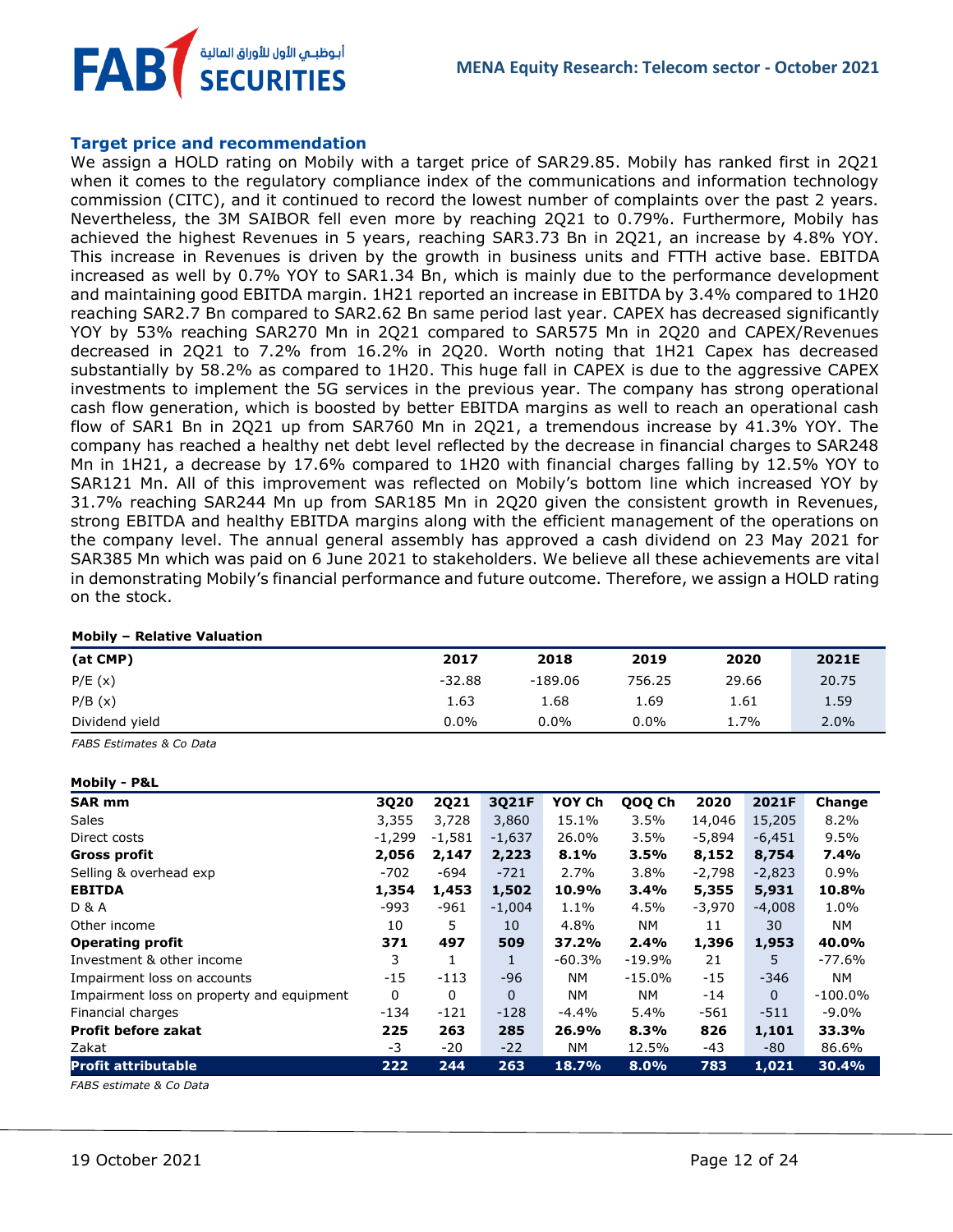

| Margins           |       |         |       |        |        |       |       |        |
|-------------------|-------|---------|-------|--------|--------|-------|-------|--------|
| SAR mm            | 3020  | 2021    | 3021F | YOY Ch | 000 Ch | 2020  | 2021F | Change |
| Gross margin      | 61.3% | 57.6%   | 57.6% | $-368$ |        | 58.0% | 57.6% | -47    |
| Operating margin  | 11.0% | 13.3%   | 13.2% | 213    | $-15$  | 9.9%  | 12.8% | 291    |
| Net profit margin | 6.6%  | $6.5\%$ | 6.8%  | 21     | 28     | 5.6%  | 6.7%  | 114    |

*FABS estimate & Co Data*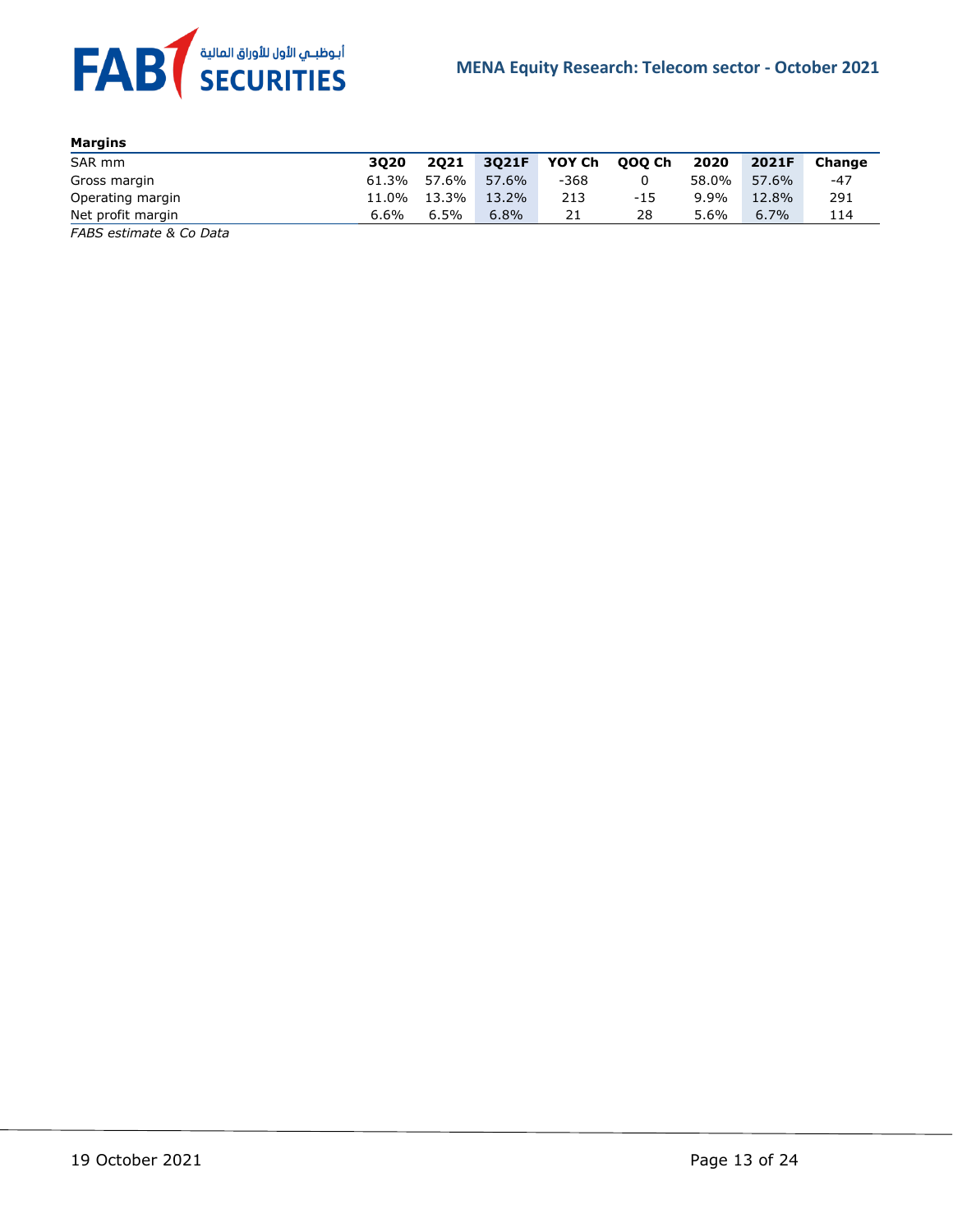

# <span id="page-13-0"></span>**3Q21 preview: Saudi Telecom Company**

Initiatives in technology to boost revenue and profitability

CMP (SAR): 117.6

12-m target price: **SAR120.00**

Stock rating: **HOLD**

| CMP (SAR): 117.6                |  |
|---------------------------------|--|
| Potential upside $(\%): -2.0\%$ |  |

#### **3Q21 Estimate**

STC is estimated to report a profit of SAR2.91 Bn in 3Q21, an increase by 5.3% YOY from SAR2.76 Bn in 3Q20, leading the Net Profit Margin to decrease by 53 bps to 18.1% in 3Q21 from 18.6% in 3Q20. We forecast a decrease by 5.4% YOY in Gross Profit to SAR8.48 Bn in 3Q21 from SAR8.97 Bn in 3Q20, led by an expected growth by 8.4% YOY in the Revenues to SAR16.13 Bn in 3Q21 outweighed by an increase by 29.4% in Direct Costs to SAR7.64 Bn in 3Q21 from SAR5.91 Bn in 3Q20. The expected decrease in the Gross Profit will lead to a decrease by 768 bps in the GPM to 52.6% in 3Q21 compared to 60.3% in 2Q20. STC is likely to report a slight decrease of 1.1% YOY in EBITDA to SAR5.72 Bn in 3Q21 as compared to SAR5.78 Bn in 3Q20. Operating Profit Margin (OPM) is expected to fall to 20.7% in 3Q21 from 23.2% in 3Q20, a decrease by 258 Bps YOY. Other Expenses are likely to decrease by 65.8% to SAR95 Mn in 3Q20 down from SAR277 Mn in 3Q20, Financial Charges are likely to increase by 3.7% YOY to SAR152 Mn in 3Q21 from SAR147 Mn in 3Q20 and Finance Income is expected to increase by 16.1% YOY to SAR100 Mn in 3Q21 from SAR86 Mn in 3Q20. The previous changes will lead to Profit Before Zakat to increase by 2.1% to SAR3.18 Bn in 3Q21 up from SAR3.12 Bn in 3Q20. Zakat Expenses is expected to decrease by 22.5% YOY to SAR222 Mn in 3Q21 from SAR287 Mn in 3Q20.

#### **2021 Forecast**

STC's Net Profit is expected to increase by 6% YOY to SAR11.65 Bn in 2021 from SAR10.99 Bn in 2020. Revenues are expected to increase by 8.6% YOY in 2021 to SAR64.04 Bn from SAR58.95 Bn in 2020, and Direct Costs will also increase by 20.1% YOY reaching SAR30.03 Bn in 2021 from SAR24.99 Bn in 2020. Subsequently, the Gross Profit is expected to insignificantly increase by 0.2% YOY to SAR34.01 Bn in 2021 from SAR 33.95 Bn in 2020 with a Gross Profit Margin of 53.1% in 2021 from 57.6% in 2020, a decrease by 449 Bps. Selling & Overhead Expenses and General & Administrative Expenses are both expected to decrease by 1.3% and 13.6% respectively to SAR5.97 Bn and SAR5.02 Bn in 2021 down from SAR6.05 Bn and SAR5.81 Bn in 2020 respectively, which will lead to EBITDA increasing by 4.2% YOY to SAR23.01 Bn in 2021 up from SAR22.09 Bn in 2020. Operating Profit will increase by 5.8% YOY to SAR13.47 Bn in 2021 from SAR12.73 Bn in 2020, leading to a decrease by 56 Bps in the OPM to 21% from 21.6% in 2020. Finance Income is likely to decrease by 4.4% YOY to SAR396 Mn in 2021 from SAR414 Mn in 2020, and Financial Charges are also likely to increase by 3.9% to SAR600 Mn in 2021 from SAR624 Mn in 2020. Zakat expenses are estimated to decrease by 12.6% in 2021 to SAR1.02 Bn down from SAR1.17 Bn in 2020.

#### **2Q21 Outturn**

Sales increased by 6.6% YOY to SAR15,899 Mn in 2Q21 from SAR14,920 Mn in 2Q20. This is mainly due to the high demand for STC's diverse products & services, and the firm's ability to meet this demand efficiently. Furthermore, Direct Costs increased by 14.7% YOY to SAR7,547 Mn in 2Q21 from SAR6,579 Mn in 2Q20. As a result, the Gross Profit slightly increased by 0.1% YOY to SAR8,352 Mn in 2Q21 from SAR8,341 Mn in 2Q20. Selling and Marketing Expenses decreased by 4.6% YOY to SAR1,520 Mn in 2Q21 from SAR1,593 Mn in 2Q20. General & Admin Expenses decreased by 14.3% YOY to SAR1,206 Mn in 2Q21 from SAR1,406 Mn in 2Q20. The Depreciation and Amortization increased by 4.2% YOY to SAR2,376 Mn in 2Q21 from SAR2,279 Mn in 2Q20. Operating Profit increased by 6.1% YOY to SAR3,250 Mn in 2Q21 from SAR3,062 Mn in 2Q20. Zakat and Income tax decreased to SAR220 Mn in 2Q21 from SAR235 Mn in 2Q20, a decrease of 6.7% YOY. Total Assets decreased insignificantly by 0.2% to SAR119.27 Bn in 2Q21 from SAR119.5 bn in 2Q20. Total Liabilities rose by 2.28% to SAR54.1 Bn in 2Q21 from SAR55.36 Bn in 2Q20. Total equity increased to SAR65.16 Bn in 2Q21 from SAR64.13 Bn in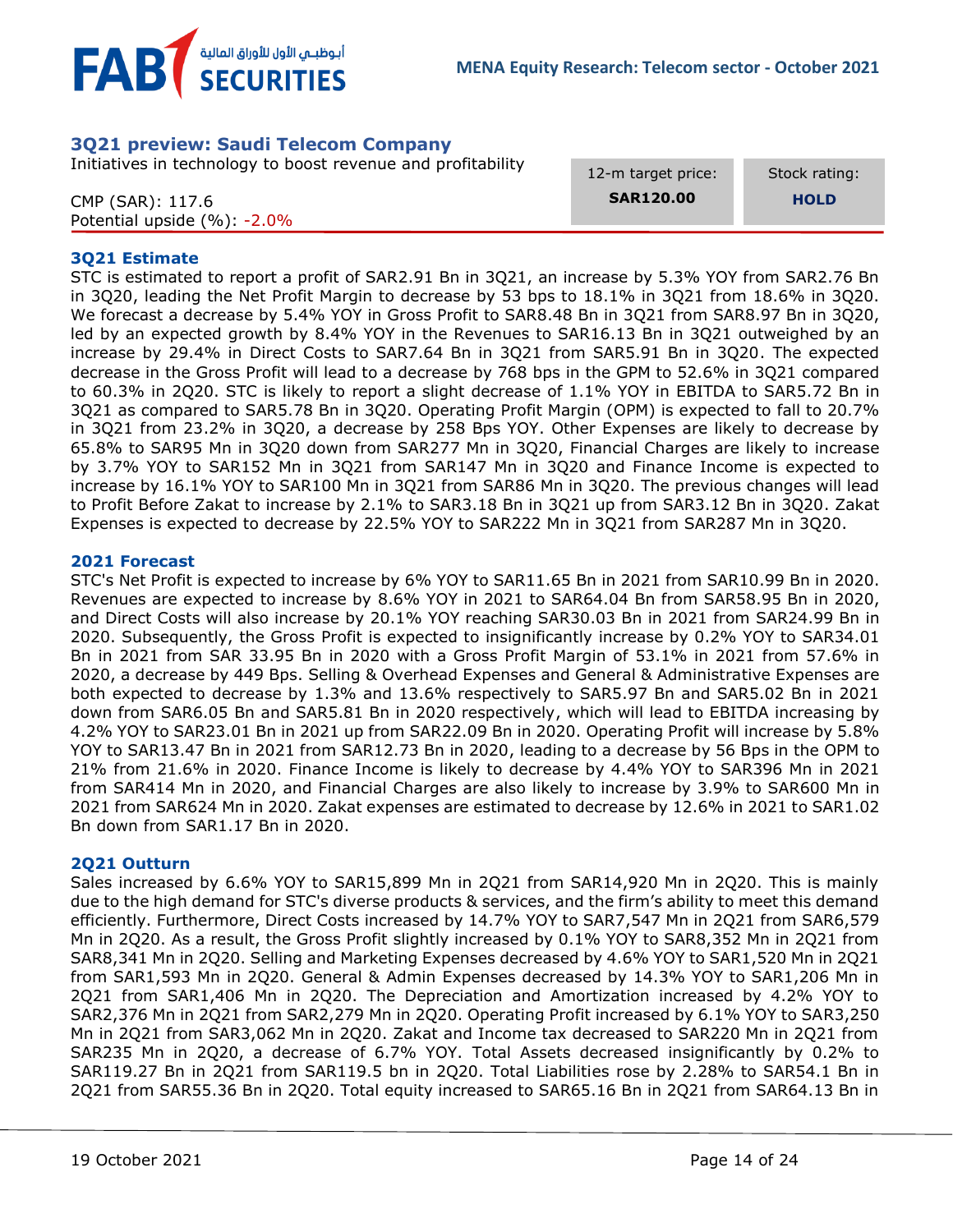

2Q20.

#### **Target price and recommendation**

We maintain a HOLD rating on Saudi Telecom Company, with a target price of SAR120. STC's strategy since the beginning of 2021 was to digitalize its services and internal operations, given the global situation, through transforming the company into a technology company and encourage new ways of working while spreading a digital mindset. It has launched its STCPay application which has more than 6 Mn registered users benefiting from a full online banking service. STC has also been trying to maximize shareholder returns by minimizing its costs while expanding its market share by being a leader for sustainability and corporate governance, so it achieves its main goal of becoming an employer of choice. STC is providing multiple services all over KSA with its subscriber base increasing continuously, while supporting e-commerce and increasing the contribution in the non-oil GDP while developing and activating KSA's transactions based on a common infrastructure. In 2021, STC launched the Advanced Technology and Cybersecurity company with STC brand reaching USD9.2 Bn as it is ranked the most valuable brand amongst telecom companies in the region. In March 2021, STC launched its Digital Control Centre with the largest integrated operating centre in the region. STC is ranked as the top Telecom company in the MENA region and has the number one 5G coverage with more than 4000 towers in more than 47 cities. STC has reached its highest quarterly and semi-annual Revenues in its history by recording SAR15.9 Bn Revenues in 2Q21 from SAR 14.92 Bn in 2Q20 and the Revenues as at end of 1H21 reached 31.59 Bn as compared to SAR28.86 Bn in 1H20. Gross profit slightly increased by 0.13% in 2Q21 to SAR8.35 Bn from SAR8.34 Bn in 2Q20 while gross margin reached 52.52% in 2Q21 as compared to 55.9% same period last year remaining healthy. EBITDA in its turn increased from SAR5.34 Bn in 2Q20 to SAR5.63 Bn in 2Q21, an increase by 5.34% with good EBITDA margin despite the insignificant decrease from 35.8% in 2Q20 to 35.41% in 2Q21. Net Income also increased from SAR2.72 Bn in 2Q20 to SAR2.82 Bn in 2Q21 with a slight decrease in the Net Profit margin to 17.74% as at end of 2Q21 from 18.26% in 2Q20. Net Profit for 1H21 reached SAR5.77 Bn as compared to SAR5.64 Bn in 1H20, an increase of 2.41% YOY. The Return on Assets (ROA) reached 9.26% in 2Q21 as compared to 9.01% as at end of 2020 with Return on Equity (ROE) of 17.2% as compared to 16.8% as at end of 2020. STC maintained its dividend distribution policy approved in 4Q18, of paying SAR1 per share per quarter which shows healthy cash flows and stable performance, despite the COVID-19 situation in 2Q21 the company records a 3.04% Dividend Yield as compared to 4.04% in 2Q20. Further, the company is considering paying more Dividends which will be subject to Board approval after assessing the financial position of the company along its outlook and CAPEX requirements. Earnings Per Share (EPS) increased to 1.41 in 2Q21 as compared to 1.36 in 2Q20 but still below first quarter's EPS of 1.48. Therefore, we maintain a HOLD rating on the stock.

#### **STC – Relative Valuation**

| (at CMP)       | 2017  | 2018  | 2019  | 2020  | 2021E |
|----------------|-------|-------|-------|-------|-------|
| P/E(x)         | 23.47 | 21.82 | 22.06 | 21.38 | 19.86 |
| P/B(x)         | 0.27  | 0.28  | 0.26  | 0.27  | 0.26  |
| Dividend yield | 3.4%  | 3.4%  | 3.4%  | 3.4%  | 3.4%  |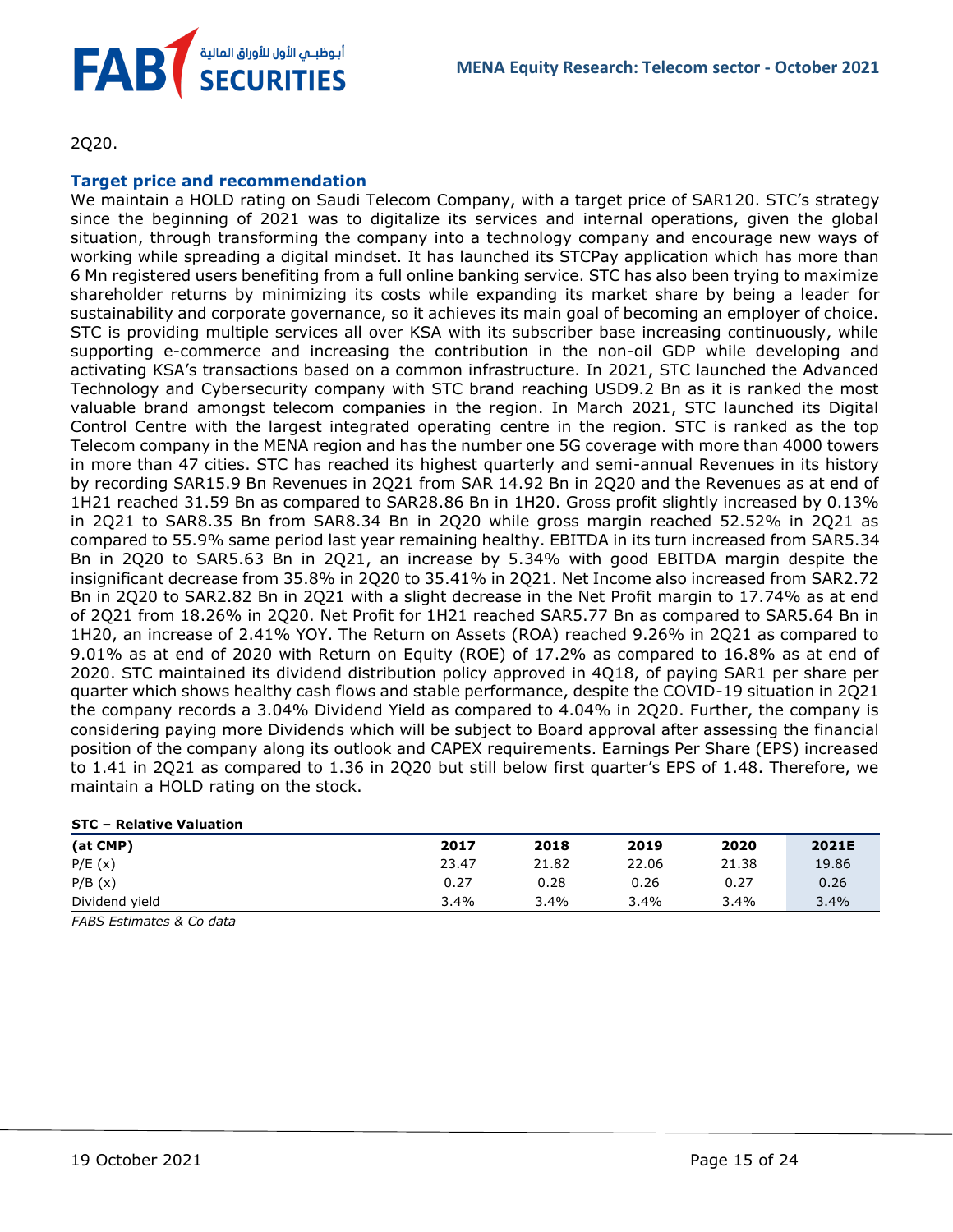

#### **STC - P&L**

| SAR mm                         | 3Q20     | <b>2Q21</b> | 3Q21     | YOY Ch   | QOQ Ch  | 2,020     | 2021F     | Change   |
|--------------------------------|----------|-------------|----------|----------|---------|-----------|-----------|----------|
| <b>Sales</b>                   | 14,881   | 15,899      | 16,135   | $8.4\%$  | 1.5%    | 58,953    | 64,043    | $8.6\%$  |
| Direct costs                   | $-5,910$ | $-7,547$    | $-7,648$ | 29.4%    | 1.3%    | $-24,999$ | $-30,033$ | 20.1%    |
| Gross profit                   | 8,971    | 8,352       | 8,487    | $-5.4%$  | 1.6%    | 33,954    | 34,010    | 0.2%     |
| Selling & overhead expenses    | -1,749   | $-1,520$    | $-1,545$ | $-11.7%$ | 1.7%    | -6,054    | $-5,975$  | -1.3%    |
| General & admin Exp.           | -1,434   | $-1,206$    | $-1,216$ | $-15.2%$ | $0.8\%$ | $-5,811$  | $-5,023$  | $-13.6%$ |
| <b>EBITDA</b>                  | 5,788    | 5,627       | 5,726    | $-1.1%$  | 1.8%    | 22,090    | 23,012    | 4.2%     |
| Depreciation & amortization    | $-2,328$ | $-2,376$    | $-2,392$ | 2.7%     | $0.7\%$ | $-9,359$  | $-9,538$  | 1.9%     |
| <b>Operating profit (EBIT)</b> | 3,460    | 3,250       | 3,334    | -3.6%    | 2.6%    | 12,731    | 13,475    | 5.8%     |
| Other income/(expenses)        | -277     | -101        | $-95$    | -65.8%   | -6.1%   | -165      | -394      | NM       |
| Finance Income                 | 86       | 91          | 100      | 16.1%    | 10.1%   | 414       | 396       | -4.4%    |
| Financial charges              | -147     | -148        | $-152$   | $3.7\%$  | 2.7%    | -624      | $-600$    | -3.9%    |
| <b>Profit before zakat</b>     | 3,122    | 3,092       | 3,187    | 2.1%     | $3.1\%$ | 12,356    | 12,876    | 4.2%     |
| Zakat                          | -287     | -220        | $-222$   | $-22.5%$ | 1.3%    | $-1,170$  | $-1,023$  | $-12.6%$ |
| <b>Profit before NCI</b>       | 2,834    | 2,872       | 2,965    | 4.6%     | 3.2%    | 11,185    | 11,854    | $6.0\%$  |
| NCI                            | -69      | -51         | $-52$    | -24.8%   | 1.5%    | $-190$    | $-204$    | $7.1\%$  |
| <b>Profit attributable</b>     | 2,766    | 2,821       | 2,913    | 5.3%     | 3.2%    | 10,995    | 11,650    | 6.0%     |

*FABS estimate & Co Data*

#### **Margins**

| -                 |       |       |          |        |        |       |       |        |
|-------------------|-------|-------|----------|--------|--------|-------|-------|--------|
| SAR mm            | 3020  | 2021  | 3021     | YOY Ch | 000 Ch | 2,020 | 2021F | Change |
| Gross margin      | 60.3% | 52.5% | 52.6%    | -768   |        | 57.6% | 53.1% | -449   |
| Operating margin  | 23.2% | 20.4% | 20.7%    | $-258$ | 22     | 21.6% | 21.0% | -56    |
| Net profit margin | 18.6% | 17.7% | $18.1\%$ | -53    | 31     | 18.7% | 18.2% | -46    |
|                   |       |       |          |        |        |       |       |        |

*FABS estimate & Co Data*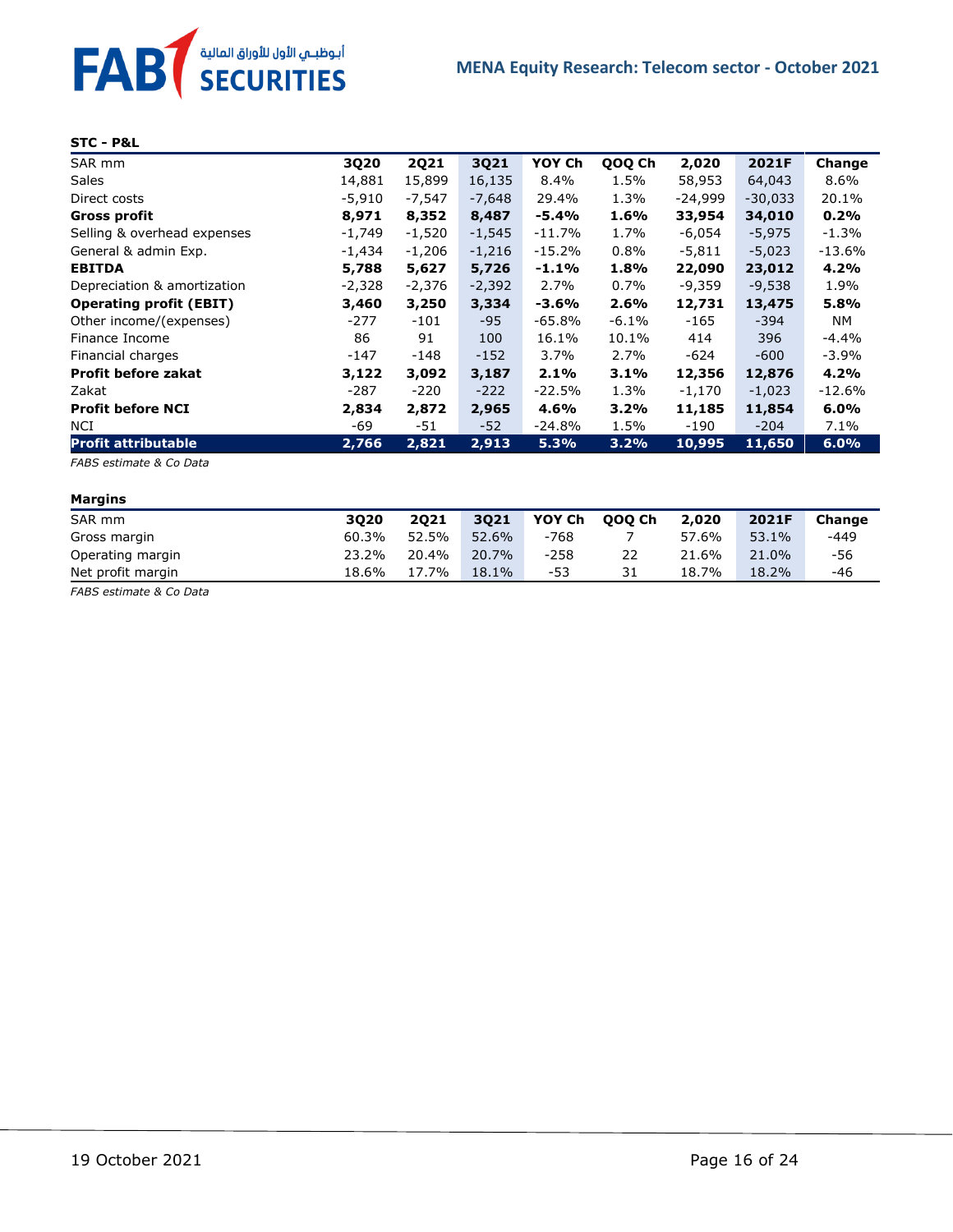

# <span id="page-16-0"></span>**3Q21 preview: Telecom Egypt**

Higher Net Operating Revenues support increase in Profit

CMP (EGP): 13.6 Potential gain (%): +37.5% 12-m target price: **EGP18.70**

Stock rating:

**BUY**

#### **3Q21 Estimate**

Telecom Egypt (ETEL) is estimated to report a 24.2% YOY increase in Net Profit to EGP1,830 Mn in 3Q21, up from EGP1,474 Mn in 3Q20. The Gross Profit is expected to increase by 42.2% YOY to EGP3,844 Mn in 3Q21, up from EGP2,703 Mn in 3Q20. The Operating Revenue is expected to increase by 23.7% YOY to EGP9,153 Mn in 3Q21, up from EGP7,402 Mn in 3Q20. The Operating Costs are likely to increase by 13% YOY to EGP5,309 Mn in 3Q21, up from EGP4,699 Mn in 3Q20. The Selling and Overhead expenses are likely to increase by 25.1% YOY to AEGP1,730 Mn in 3Q21, up from EGP1,383 Mn in 3Q20. The Net Operating Revenues are likely to increase by 7.4% YOY to EGP73 Mn in 3Q21, up from EGP68 Mn in 3Q20. As a result, the Operating Profit is expected to increase by 57.6% YOY to EGP2,188 Mn in 3Q21, up from EGP1,388 Mn in 3Q20. The Net Finance Income/Cost is likely to increase significantly to EGP357 Mn in 3Q21, up from EGP46 Mn in 3Q20. The Zakat charges are likely to increase by 47.9% YOY to EGP631 Mn in 3Q21, up from EGP426 Mn in 3Q20. As a result, the Net Profit is likely to increase by 24.2% YOY to EGP1,830 Mn in 3Q21, up from EGP1,474 Mn in 3Q20.

#### **2021 Forecast**

Telecom Egypt's Net Profit is expected to increase by 55.6% YOY to EGP7,548 Mn in 2021, up from EGP4,851 Mn in 2020. The Gross Profit is expected to increase by 21.8% YOY to EGP14,920 Mn in 2021, up from EGP12,249 Mn in 2020. The Operating Revenue is expected to increase by 12.3% YOY to EGP35,842 Mn in 2021, up from EGP31,912 Mn in 2020. The Operating Costs is likely to increase by 6.4% YOY to EGP20,922 Mn in 2021, up from EGP19,663 Mn in 2020. The Selling and Overhead expenses are expected to increase by 6.5% YOY to EGP6,689 Mn in 2021, up from EGP6,281 Mn in 2020.The Net Operating Revenues are likely to increase significantly to EGP508 Mn in 2021, up from negative EGP70 Mn in 2020. The Profit Before Zakat is expected to increase by 57.1% YOY to EGP10,408 Mn in 2021, up from EGP6,625 Mn in 2020. The Zakat charges is likely to increase by 61.4% YOY to EGP2,853 Mn in 2021, up from EGP1,767 Mn in 2020. The NCI is likely to increase by 1.9% YOY to EGP7 Mn in 2021. As a result, the Net Profit is expected to increase 55.6% YOY to EGP7,548 Mn in 2021, up from EGP4,851 Mn in 2020.

#### **2Q21 Outturn**

Operating Revenue increased by 13% YOY to EGP8,974 Mn in 2Q21, as compared to EGP7,941 Mn in 2Q20. Furthermore, Operating costs increased by 8.6% YOY to EGP5,245 Mn in 2Q21, up from EGP4,828 Mn in 2Q20. Thus, the Gross profit increased by 19.8% YOY to EGP3,729 Mn from EGP3,113 Mn in 2Q20, with a GPM of 41.6% compared to 39.2% in 2Q20. Moreover, the Selling & overhead expenses have increased by 10.5% YOY to EGP1,697 Mn in 2Q21, up from EGP1,536 Mn in 2Q20. While the Net Operating revenues significantly increased to EGP61 Mn, from a negative of EGP73 Mn in 2Q20. As a result, Operating profit increased by 39.2% YOY to EGP2,093 Mn in 2Q21, as compared to EGP1,504 Mn in 2Q20, with OPM of 23.3% in 2Q21. The Profit before Zakat significantly increased to EGP2,360 Mn in 2Q21, up from EGP1,004 Mn in 2Q20. This was mainly supported by the Operating Profit and an increase by 14.3% YOY in the Income from Associates to EGP613 Mn in 2Q21, up from EGP537 Mn in 2Q20. Zakat has significantly increased to EGP612 Mn from EGP255 Mn in 2Q20. Net profit for the second quarter of 2021 has significantly increased to EGP1,747 Mn, as compared to EGP746 Mn in 2Q20. Total assets increased by 12.9% YOY to EGP86.5 Bn in 2Q21 from EGP76.6 Bn in 2Q20. Total Equity increased by 11.3% YOY to EGP40 Bn in 2Q21 compared to EGP35.9 Bn in 2Q20. Total liabilities increased by 14.3% YOY to EGP46.5 Bn in 2Q21, up from EGP40.7 Bn in 2Q20.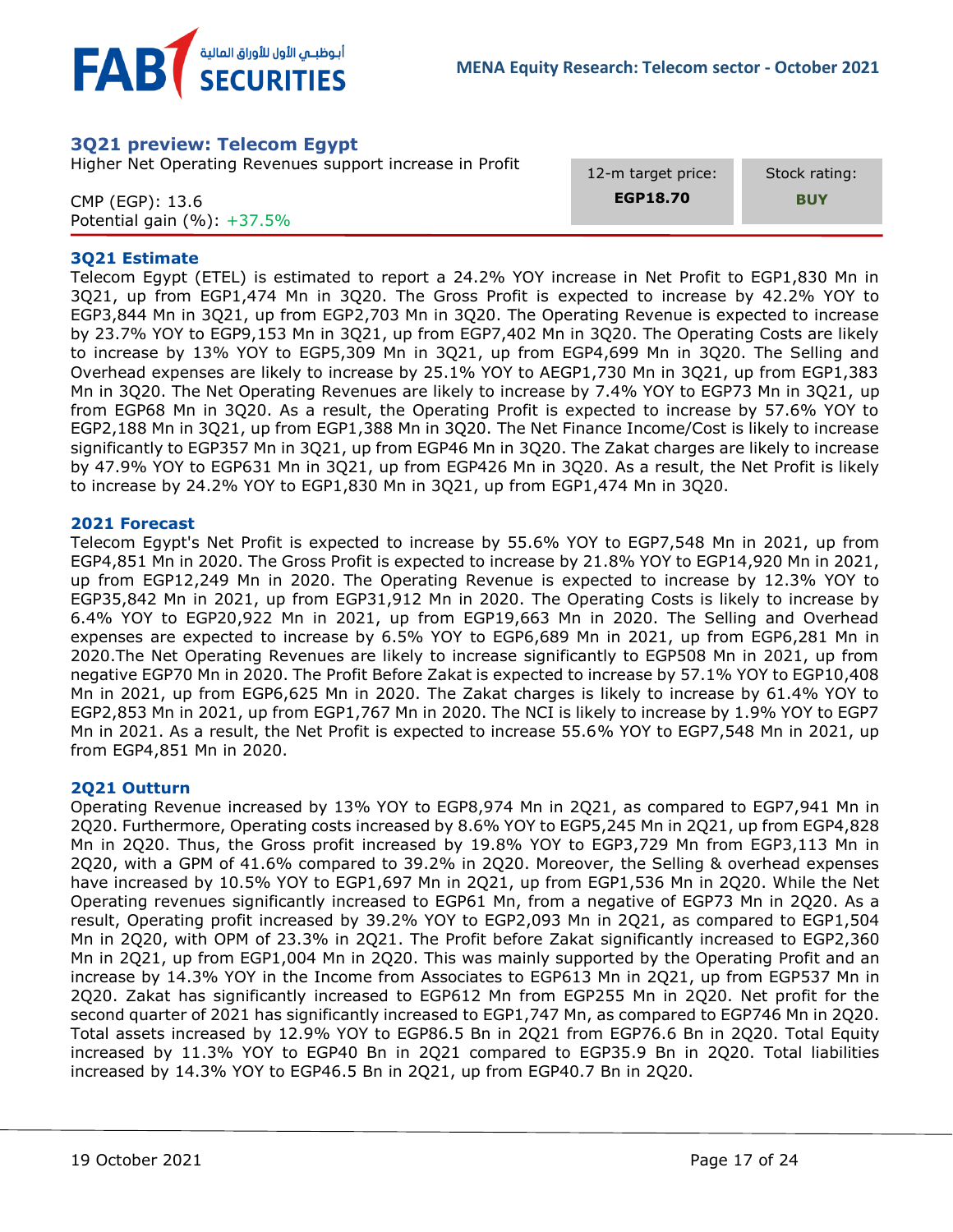**MENA Equity Research: Telecom sector - October 2021**

# **FAB** أبوظبـي الأول للأوراق المالية<br>SECURITIES

### **Target price and recommendation**

We assign a BUY rating with a target price of EGP 18.70. Telecom Egypt is one of the largest telecom operators in the region with fixed, mobile and data services. The Consolidated Revenue increased by 16% YOY to EGP17.37 Bn in H1 2021, up from EGP14.94 Bn in H1 2020. The Company has mainly five business units that contribute to the top-line namely Home & Personal Communications, Enterprise, Domestic Wholesale, International carrier, and international cables & networks. The Home and Personal unit contributed to the top-line in H1 2021, followed by Domestic wholesale. The Revenue from the Home & Personal segment increased by 27.7% YOY mainly due to subscriber growth and increased mobile & internet services. It was also supported by an increase in ARPU. The Domestic segment grew by 5.2% YOY, supported by demand for transmission services related to MNOs and ISPs. The Enterprise segment increased by 21% YOY to EGP2.321 Bn in H1 2021 and contributed 13.3% to the Consolidated Revenue. It was mainly due to complimentary access services and recognition of infrastructure projects. The International Carriers affairs declined by 5.2% YOY to EGP2.149 Bn in H1 2021, down from EGP2.268 Bn in H1 2020, mainly due to decrease in traffic. While the International Customers & networks have shown growth by 9.7% YOY to EGP1.577 Bn in H1 2021. The fixed line customers – Voice and Data increased by 6% YOY and 18% YOY respectively. The Mobile customer base increased by 21% YOY. The EBITDA increased by 33% YOY to EGP6.7 Bn in H1 2021 supported by enhanced revenue mix and the cost containment initiatives. The Net Profit increased robustly by 88% YOY to EGP3.9 Bn in H1 2021, mainly driven by strong operating results, Vodafone Egypt's contribution via Investment Income, and the FX gain. The Net Profit excluding non-operational items grew by 54% YOY. The Cash from operating activities grew strongly to EGP8.3 Bn in H1 2021, almost 2x higher than last year. The Cash Capex stood at EGP8.482 Bn in H1 2021. The In-service capex/sales ratio stood at 14% in H1 2021. The Net Debt stood at EGP18.9 Bn in H1 2021, 1.4x of annualized EBITDA. The effective interest rates decreased to 5.7% in H1 2021, compared to 6.9% in H1 2020. In April 2021, the NTRA enforced new rules on the customer life cycle, limiting the line validity to 90 days active for prepaid customers and 180 days for postpaid customers. The impact of such should be visible in this quarter's results on the entire market. In June 2021, Telecom Egypt and Vodafone Group signed a modified shareholders' agreement. The agreement includes changes to Vodafone Egypt's ("VFE") dividend policy, whereby VFE will pay a one-time dividend of EGP10 billion to its shareholders during the 2021 calendar year, EGP 2bn of which was paid in March. The parties have also agreed on a minimum dividend payout ratio of 60% of free cash flow going forward. Therefore, we assign a BUY rating on this stock.

#### **Telecom Egypt – Relative Valuation**

| ---            |      |      |         |      |       |
|----------------|------|------|---------|------|-------|
| (at CMP)       | 2017 | 2018 | 2019    | 2020 | 2021E |
| P/E(x)         | 9.86 | 9.07 | 6.48    | 5.79 | 4.25  |
| P/B(x)         | 0.76 | 0.72 | 0.66    | 0.60 | 0.54  |
| Dividend yield | 1.8% | 1.8% | $1.8\%$ | 5.5% | 5.5%  |
|                |      |      |         |      |       |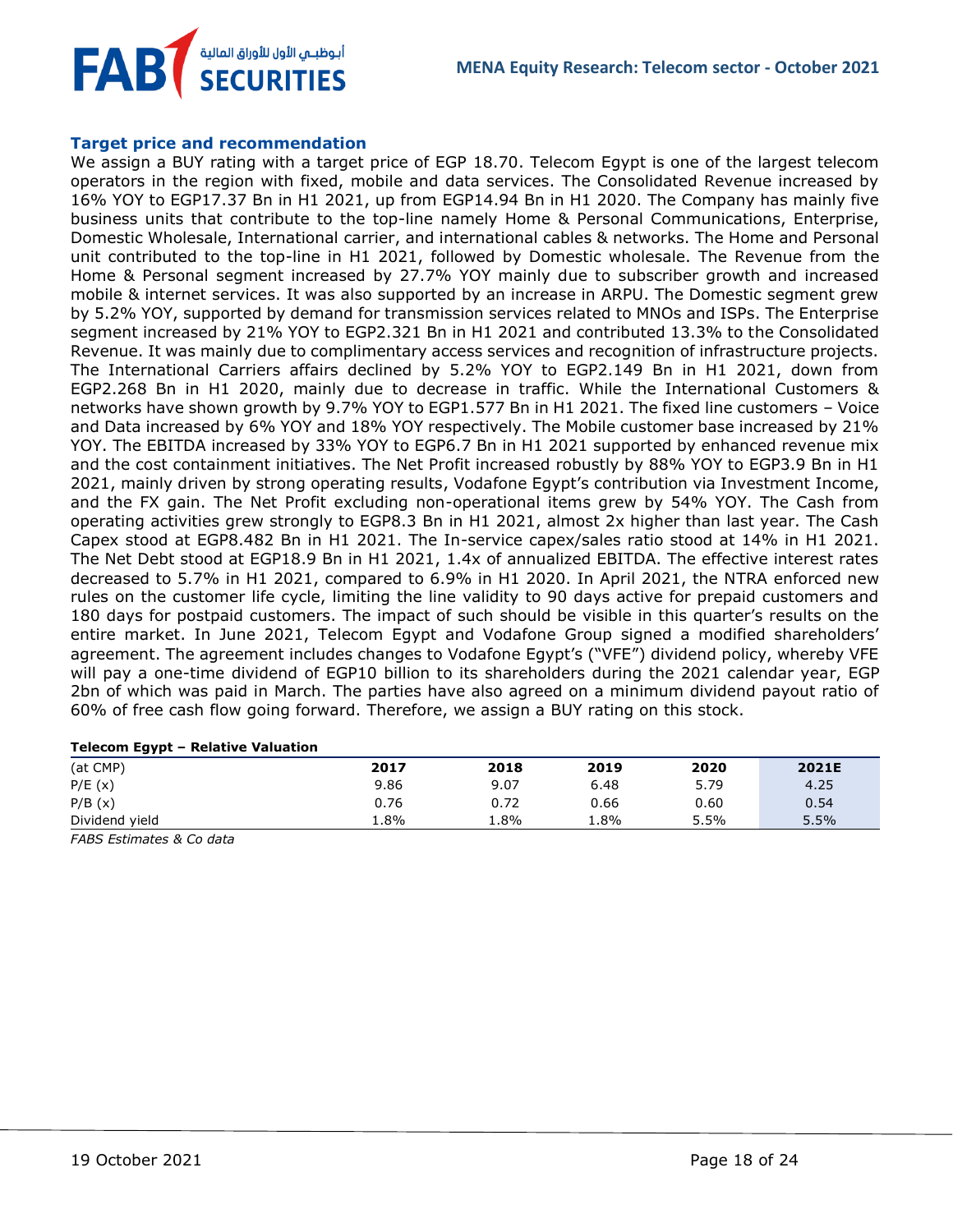

#### **Telecom Egypt-P&L**

| <b>EGP mm</b>                      | 3Q20     | <b>2Q21</b> | 3Q21F    | YOY Ch | QOQ Ch  | 2020      | 2021F     | Change   |
|------------------------------------|----------|-------------|----------|--------|---------|-----------|-----------|----------|
| Operating Revenue                  | 7,402    | 8,974       | 9,153    | 23.7%  | 2.0%    | 31,912    | 35,842    | 12.3%    |
| Operating costs                    | -4,699   | $-5,245$    | $-5,309$ | 13.0%  | 1.2%    | $-19,663$ | $-20,922$ | 6.4%     |
| Gross profit                       | 2,703    | 3,729       | 3,844    | 42.2%  | 3.1%    | 12,249    | 14,920    | 21.8%    |
| Selling & overhead expenses        | $-1,383$ | $-1,697$    | $-1,730$ | 25.1%  | 2.0%    | $-6,281$  | $-6,689$  | 6.5%     |
| Net operating (others)             | 68       | 61          | 73       | 7.4%   | 20.2%   | -70       | 508       | NM.      |
| <b>Operating profit</b>            | 1,388    | 2,093       | 2,188    | 57.6%  | 4.5%    | 5,898     | 8,739     | 48.2%    |
| Income from Associates             | 558      | 613         | 632      | 13.2%  | $3.0\%$ | 2,206     | 2,835     | 28.5%    |
| Net Finance income/(cost)          | $-46$    | $-347$      | $-357$   | 678.9% | $3.0\%$ | $-1,480$  | $-1,166$  | $-21.2%$ |
| <b>Profit before zakat</b>         | 1,901    | 2,360       | 2,462    | 29.5%  | 4.3%    | 6,625     | 10,408    | 57.1%    |
| Zakat                              | -426     | -612        | -631     | 47.9%  | $3.0\%$ | $-1,767$  | $-2,853$  | 61.4%    |
| <b>Profit before N-C interests</b> | 1,474    | 1,748       | 1,831    | 24.2%  | 4.8%    | 4,858     | 7,555     | 55.5%    |
| Non-controlling interests          | -1       | $-1.7$      | $-1.8$   | 141.9% | 4.8%    | $-7$      | $-7$      | $-1.9\%$ |
| <b>Profit attributable</b>         | 1,474    | 1,746       | 1,830    | 24.2%  | 4.8%    | 4,851     | 7,548     | 55.6%    |

*FABS estimate & Co Data*

#### **Telecom Egypt-Margins**

| EGP mm     | 3020        | 2021  | 3021F | YOY Ch | 000 Ch | 2020  | 2021F | Change |
|------------|-------------|-------|-------|--------|--------|-------|-------|--------|
| <b>GPM</b> | 36.5% 41.6% |       | 42.0% | 548    | 44     | 38.4% | 38.2% | -18    |
| <b>OPM</b> | 18.8%       | 23.3% | 23.9% | 514    | 57     | 18.5% | 19.5% | 99     |
| Net margin | 19.9%       | 19.5% | 20.0% |        | 53     | 15.2% | 16.6% | 138    |

*FABS estimate & Co Data*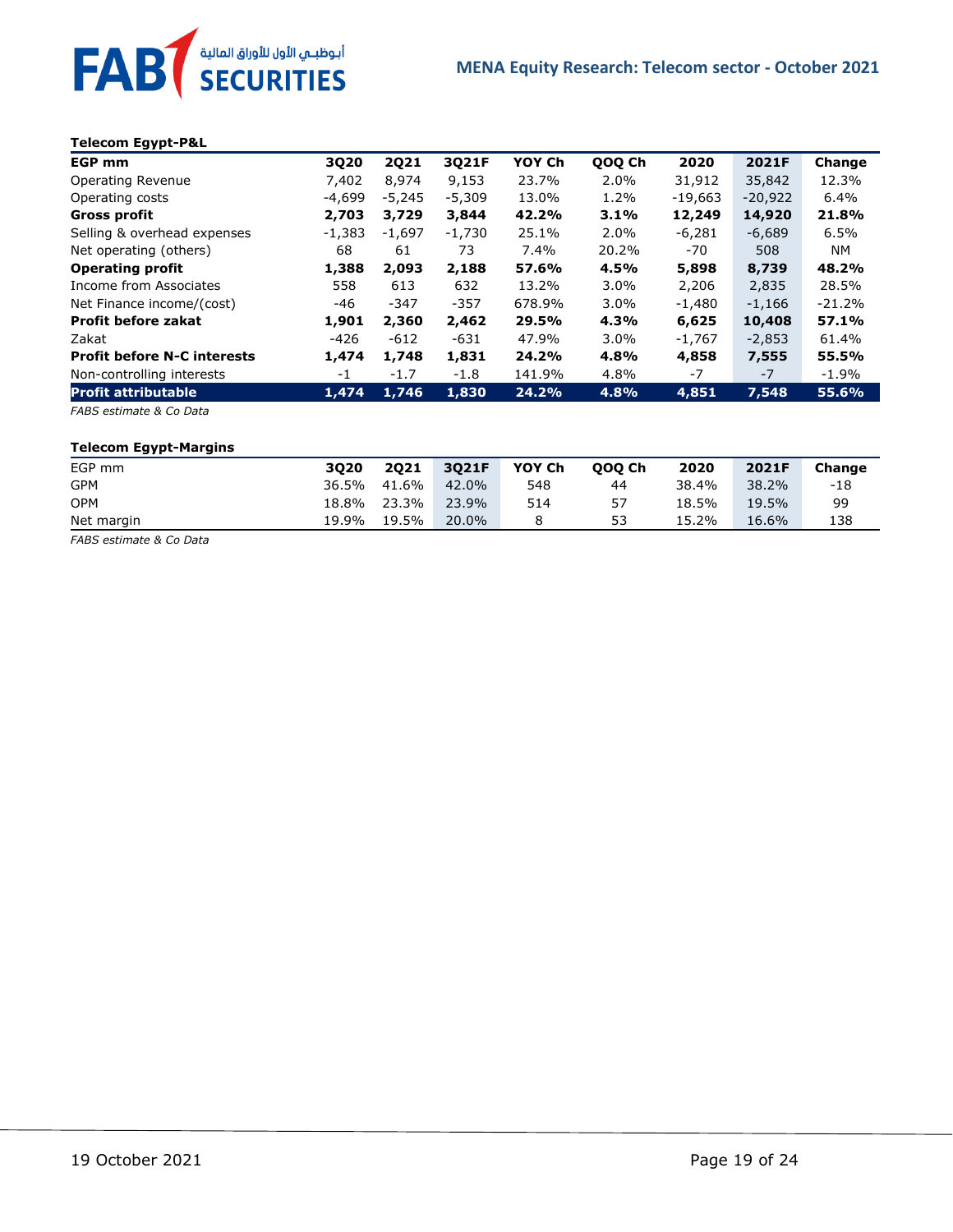

### <span id="page-19-0"></span>**3Q21 preview: Emirates Integrated Telecommunications**

Increase in Revenue to increase the profitability

|                                  | 12-m target price: | Stock rating:     |
|----------------------------------|--------------------|-------------------|
| CMP(AED): 6.56                   | <b>AED7.50</b>     | <b>ACCUMULATE</b> |
| Potential upside $(\%): +14.3\%$ |                    |                   |

#### **3Q21 Estimate**

Emirates Integrated Telecommunications (DU) Net Profit expected to decline strongly by 67.7% YOY to AED266 Mn in 3Q21, down from AED824 Mn in 3Q20. The EBITDA is expected to decline by 2.6% YOY to AED1,169 Mn in 3Q21, down from AED1,200 Mn in 3Q20. The Revenue is expected to increase by 8.8% YOY to AED2,923 Mn in 3Q21, up from AED2,688 Mn in 3Q20. The Costs are expected to increase by 16.2% YOY to AED1,696 Mn in 3Q21, up from AED1,459 Mn in 3Q20. The Marketing Expenses are expected to increase significantly to AED58 Mn in 3Q21, up from AED28 Mn in 3Q20. The Depreciation Expense is likely to increase by 5.4% YOY to AED512 Mn in 3Q21, up from AED486 Mn in 3Q20. As a result, the Operating Profit is expected to decline by 8% YOY to AED658 Mn in 3Q21, down from AED715 Mn in 3Q20. The Finance Income/Expense is expected to decline by 73.1% YOY to AED20 in 3Q21, down from AED73 Mn in 3Q20. The Other Income/Expense is expected to decline by 97.3% YOY to AED0, down from AED4 Mn in 3Q20. The Gain/Loss on disposal of Investment is expected to decline significantly to negative AED1, down from gain of AED525 Mn in 3Q20. As a result, the Pre-royalty profit is expected to decline by 45.6% YOY to AED637 Mn in 3Q21, down from AED1,170 Mn in 3Q20. The Federal Royalty is expected to increase by 7% YOY to AED371 Mn in 3Q21, up from AED346 Mn in 3Q20. Therefore, the Net Profit is expected to decrease by 67.7% YOY to AED266 Mn in 3Q21, down from AED824 Mn in 3Q20.

#### **2021 Forecast**

DU is estimated to increase by 15.2% YOY to AED1,662 Mn in 2021, down from AED1,443 Mn in 2020. The Revenue is expected to increase by 5.3% YOY to AED11,672 Mn in 2021, up from AED11,084 Mn in 2020. The Costs are expected to increase by 1.2% YOY to AED6,840 Mn in 2021, up from AED6,756 Mn in 2020. The Marketing Expense is expected to increase by 42.9% YOY to AED215 Mn in 2021, up from AED151 Mn in 2020. The EBITDA is expected to increase by 10.5% YOY to AED4,618 Mn in 2021, up from AED4,177 Mn in 2020. The Depreciation and Amortization is expected to decrease by 6.1% YOY to AED1,392 Mn in 2021, down from AED1,483 Mn in 2020. The Operating Profit is likely to rise by 19.7% YOY to AED3,225 Mn in 2021, up from AED2,694 Mn in 2020. The Finance Income/Expense is likely to increase by 34.2% YOY to AED74 Mn in 2021, up from AED55 Mn in 2020. The Gain/Loss on disposal of Investment is expected to decline significantly to Loss of AED5 in 2021, down from Gain of AED302 Mn in 2020. As a result, the Pre-royalty Profit is expected to increase by 6.5% YOY to AED3,146 Mn in 2021, down from AED2,955 Mn in 2020. The Federal Royalty is expected to decline by 1.8% YOY to AED1,484 Mn in 2021, down from AED1,512 Mn in 2020. Therefore, the Net Profit is expected to increase by 15.2% YOY to AED1,662 Mn in 2021, down from AED1,443 Mn in 2020.

#### **2Q21 Outturn**

Revenue increased by 7% YOY to AED2,855 Mn from AED2,668 Mn in 2Q20, While Total Costs increased by 10.7% YOY to AED1,668 Mn in 2Q21 from AED1,507 Mn in 2Q20. As a result, EBITDA has marginally increased by 0.3% YOY to AED1,130 Mn in 2Q21 compared to AED1,126 Mn in 2Q20, with EBITDA margin at 39.6% from 42.2% in 2Q20. Depreciation and Amortization rose by 9% YOY to AED501 Mn in 2Q21 from AED459 Mn in 2Q20. Therefore, Operating profit declined by 5.7% YOY to AED629 Mn from AED667 Mn in 2Q20, with OPM at 22% from 25% in 2Q20. Total Assets increased by 4.7% YOY to AED15.13 bn in 2Q21 from AED14.44 bn in 2Q20. Total Equity increased also by 1.4% YOY to AED8.38 bn in 2Q21 from AED8.26 bn in 2Q20. Total Liabilities increased by 9.1% YOY to AED6.74 bn in 2Q21 from AED6.17 bn in 2Q20.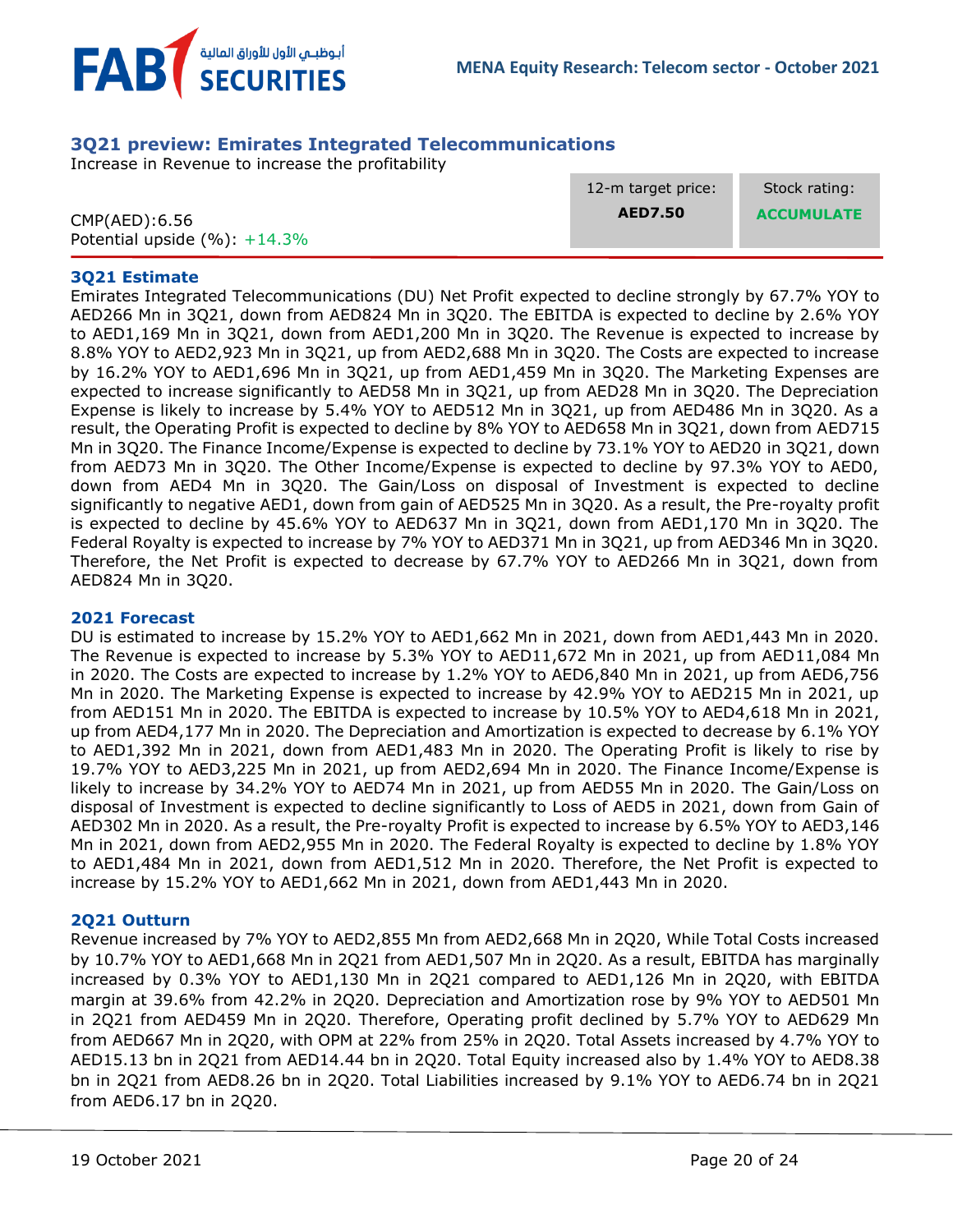

#### **Target price and rating**

We maintain our ACCUMULATE rating on DU with the target of AED 7.50. EITC (DU) has reported a strong performance in key aggregates in 2Q21 and has returned to growth compared to 2Q20. The Revenues are up by 7% YOY to AED2,885 Mn in 2Q21, up from AED2,668 Mn in 2Q20. The Company reports Revenue via four segments – Mobile services, Fixed Services, Wholesale Equipment Sales and Others. The Mobile services segment declined in 2Q21 by 0.8% YOY. The ARPU increased by 7.1% YOY to AED88 in 2Q21. It was mainly due to high voice traffic than the pre-pandemic levels. However, due to offload, the data usage remained stable. The no. of customers increased by 2.3% YOY in 2Q21. Most of the customer base use prepaid plans, however, the postpaid customer plan is improving. The prepaid customer base was impacted by the disconnection backlog related to COVID. However, the Gross-adds are maintained above the pandemic levels. The Fixed services grew by 6.5% YOY to AED687 Mn in 2Q21. The Consumer and Enterprise segments performed robustly and contributed to the segment's growth levels in 2Q21. The Consumer segment had attractive plans that materialized for the Company. The no. of customers grew significantly by 23.2% YOY to 279,000 in 2Q21. It was mainly driven by need for stronger network due to social distancing requirements by the Government. The increase is significant as compared to the previous quarter. The Other revenues segment increased robustly by 21.5% YOY to AED873 Mn in 2Q21 up from AED718 Mn in 2Q20. It was driven by the attractive financing plan and the 5G handset sales with robust demand. The handset sales increased robustly due a postpaid plan. Furthermore, the 5G technology with the handsets boosted the sales. The Wholesale revenues recovered in 2Q21 mainly due to higher voice traffic. The EBIDTA increased by 0.3% YOY to AED1,130 Mn in 2Q21 despite the 10.7% YOY increase in Direct costs mainly due to the handsets and Interconnect. However, the growth in EBITDA was supported by the decline in the Indirect costs by 8.8% due to the cost reduction initiatives by the Company. As a result, the Net Profit increased by 11.4% YOY to AED240 Mn in 2Q21, up from AED215 Mn in 2Q20. The Capex increased significantly by 27.5% to AED649 Mn in 2Q21 as compared to AED509 Mn in 2Q20. The Company plans to modernize the network, expand its existing capacity to generate more revenue and focus on the advancement of its 5G network services. The Operating Free Cash Flow reduced by 11.7% YOY to AED481 Mn in 2Q21, down from AED545 Mn in 2Q20. The decline is in line with the Company's high capital intensity program to fund its development. On 21<sup>st</sup> April 2021, the Company paid final cash dividend amounting to AED 0.15 per share for FY20. For the FY21, cash dividend of AED0.10 per share is proposed. Based on our analysis, we assign an ACCUMULATE rating.

| <b>DU</b> – Relative Valuation |       |       |       |       |       |
|--------------------------------|-------|-------|-------|-------|-------|
| (at CMP)                       | 2017  | 2018  | 2019  | 2020  | 2021E |
| P/E(x)                         | 17.26 | 16.82 | 17.26 | 20.50 | 28.52 |
| P/B(x)                         | 3.70  | 3.49  | 3.44  | 3.47  | 3.36  |
| Dividend yield                 | 5.3%  | 5.3%  | 5.2%  | 4.3%  | 4.7%  |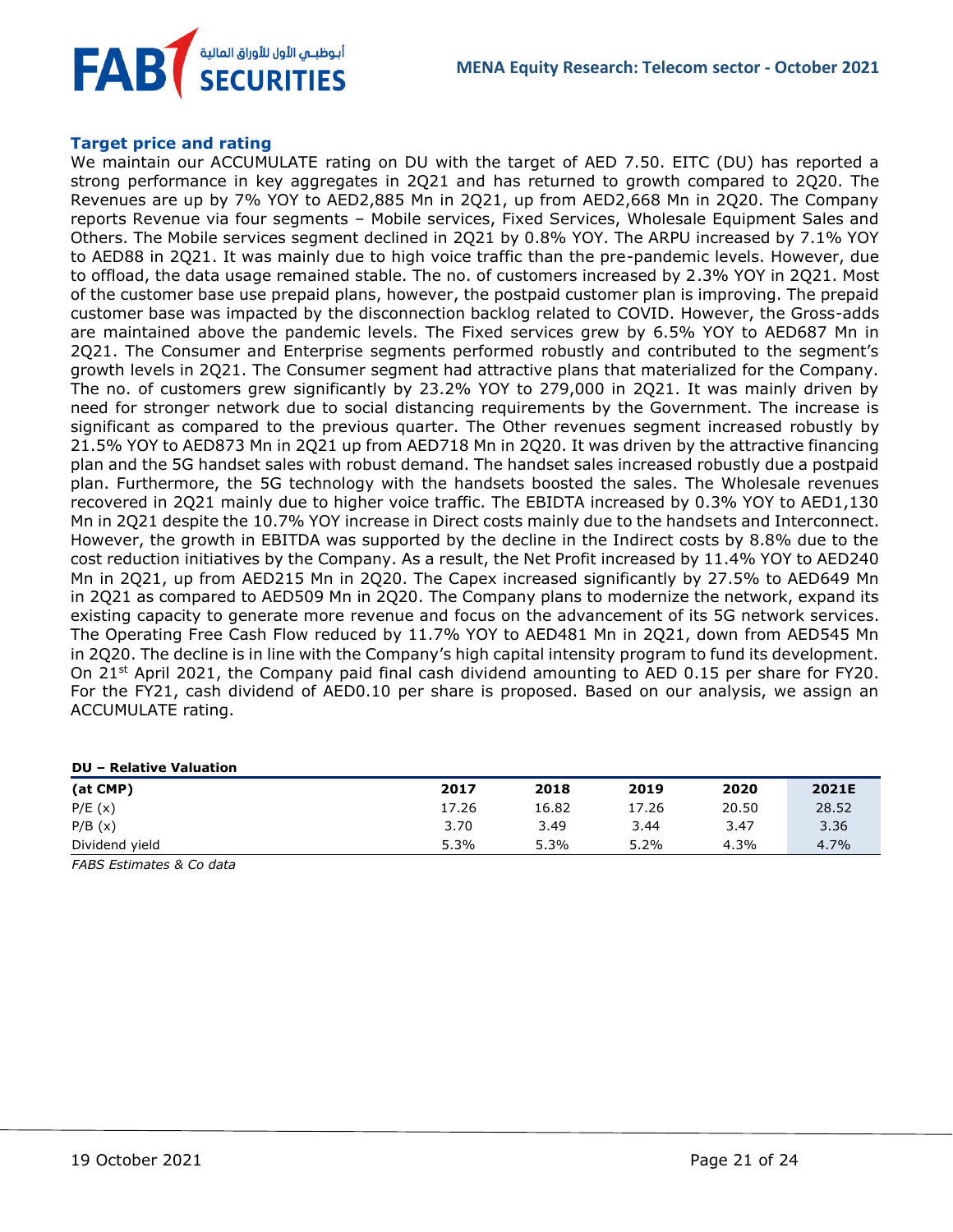

#### **DU - P&L**

| AED mm                         | 3Q20     | <b>2Q21</b> | 3Q21F    | YOY Ch    | QOQ Ch  | 2020     | 2021F    | Change   |
|--------------------------------|----------|-------------|----------|-----------|---------|----------|----------|----------|
| Revenue                        | 2,688    | 2,855       | 2,923    | 8.8%      | 2.4%    | 11,084   | 11,672   | 5.3%     |
| Costs (ex D&A, marketing exp)  | $-1,459$ | $-1,668$    | $-1,696$ | 16.2%     | 1.7%    | -6,756   | $-6,840$ | 1.2%     |
| Marketing expense              | -28      | -57         | -58      | <b>NM</b> | 2.5%    | $-151$   | $-215$   | 42.9%    |
| <b>EBITDA</b>                  | 1,200    | 1,130       | 1,169    | $-2.6%$   | 3.5%    | 4,177    | 4,618    | 10.5%    |
| Depreciation and Amortization  | $-486$   | $-501$      | $-512$   | 5.4%      | 2.2%    | $-1,483$ | $-1,392$ | $-6.1\%$ |
| <b>Operating profit</b>        | 715      | 629         | 658      | $-8.0%$   | 4.6%    | 2,694    | 3,225    | 19.7%    |
| Financing income/expense       | -73      | -19         | $-20$    | $-73.1%$  | $3.0\%$ | -55      | $-74$    | 34.2%    |
| Other income/expense           | 4        | 0           | 0        | $-97.3%$  | 2.0%    | 14       | 0        | $-97.1%$ |
| Gain on disposal of investment | 525      | $-1$        | $-1$     | <b>NM</b> | $3.0\%$ | 302      | -5       | NM.      |
| <b>Pre-royalty profit</b>      | 1,170    | 609         | 637      | $-45.6%$  | 4.6%    | 2,955    | 3,146    | 6.5%     |
| Federal Royalty                | $-346$   | $-369$      | $-371$   | 7.0%      | 0.5%    | $-1,512$ | -1,484   | $-1.8%$  |
| Net profit                     | 824      | 240         | 266      | $-67.7%$  | 10.9%   | 1,443    | 1,662    | 15.2%    |

*FABS estimate & Co Data*

#### **DU - Margins**

| AED mm            | 3020  | 2021  | 3021F   | YOY Ch | 000 Ch | 2020  | 2021F | Change |
|-------------------|-------|-------|---------|--------|--------|-------|-------|--------|
| Gross Margin      | 45.7% | 41.6% | 42.0%   | $-371$ | 43     | 39.0% | 41.4% | 236    |
| Operating margin  | 26.6% | 22.0% | 22.5%   | -409   | 46     | 24.3% | 27.6% | 333    |
| Net Profit margin | 30.7% | 8.4%  | $9.1\%$ | -2156  | 70     | 13.0% | 14.2% | 122    |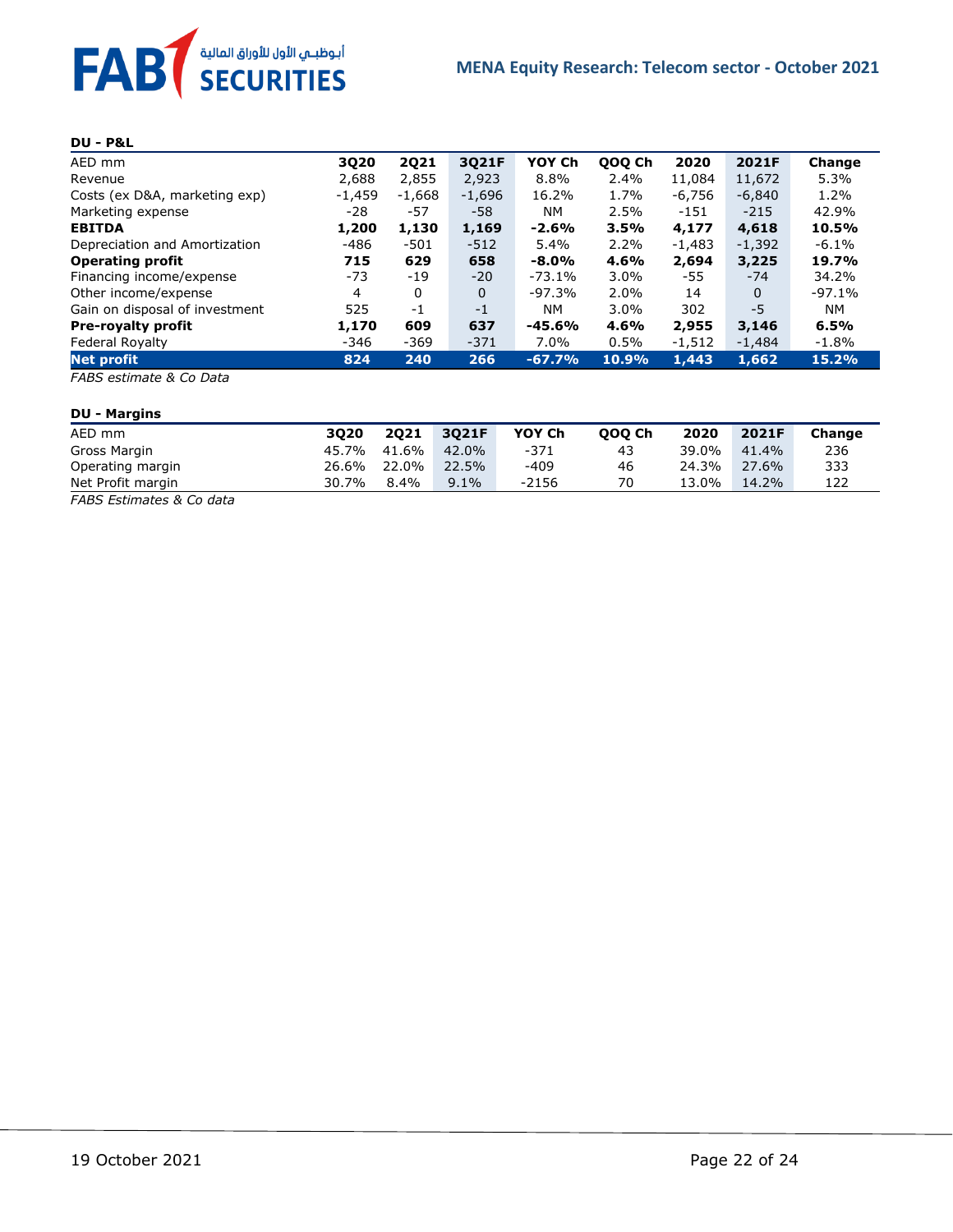

# <span id="page-22-0"></span> **FAB Securities Contacts:**

| <b>Research Analysts</b>           |          |            |                            |
|------------------------------------|----------|------------|----------------------------|
| Ahmad Banihani                     | $+971-2$ | $-6161629$ | ahmad.banihani@Bankfab.com |
| Shiv Prakash                       | $+971-2$ | $-6161628$ | shiv.prakash@Bankfab.com   |
| <b>Sales &amp; Execution</b>       |          |            |                            |
| Trading Desk Abu Dhabi Head Office | $+971-2$ | $-6161777$ |                            |
|                                    | $+971-4$ | -5659593   |                            |
| Institutional Desk                 | $+971-4$ | -5658395   |                            |
| Sales and Marketing                | $+971-2$ | $-6161703$ |                            |
| Customer Service                   |          |            |                            |
| Abu Dhabi Office                   | $+971-2$ | $-6161600$ | <b>Online Trading Link</b> |
|                                    |          |            |                            |

#### **DISCLAIMER**

This report has been prepared by FAB Securities (FABS), which is authorized by the UAE Securities and Commodities Authority, licensing registration number 604002, and is a member of the Abu Dhabi Securities Exchange, Dubai Financial Market and NASDAQ Dubai. The information, opinions and materials contained in this report are provided for information purposes only and are not to be used, construed, or considered as an offer or the solicitation of an offer or recommendation to sell or to buy or to subscribe for any investment security or other financial instrument. The information, opinions and material in this report have been obtained and derived from publicly available information and other sources considered reliable without being independently verified for their accuracy or completeness. FABS gives no representation or warranty, express or implied, as to the accuracy and completeness of information and opinions expressed in this report. Opinions expressed are current as of the original publication date appearing on the report only and the information, including the opinions contained herein, are subject to change without notice. FABS is under no obligation to update this report. The investments referred to in this report might not be suitable for all recipients. Recipients should not base their investment decisions on this report and should make their own investigations, and obtain independent advice, as appropriate. Any loss or other consequences arising from the uses of material contained in this report shall be the sole and exclusive responsibility of the recipient and FABS accepts no liability for any such loss or consequence. The value of any investment could fall as well as rise and the investor may receive less than the original amount invested. Some investments mentioned in this report might not be liquid investments, which could be difficult to realise in cash. Some investments discussed in this report could be characterised by high level of volatility, which might result in loss. FABS owns the intellectual property rights and any other material contained in this report. No part of this report may be reproduced, utilised or modified in any form either in whole or in part or by any electronic, mechanical or other means, now known or hereafter invented, including photocopying and recording, or stored in any retrieval system without the prior consent of FABS in writing. While utmost care has been taken to ensure that the information provided is accurate and correct, neither FABS, nor its employees shall, in any way, be responsible for the contents. By accepting this document, the recipient agrees he/she has read the above disclaimer and to be bound by the foregoing limitations/restrictions.